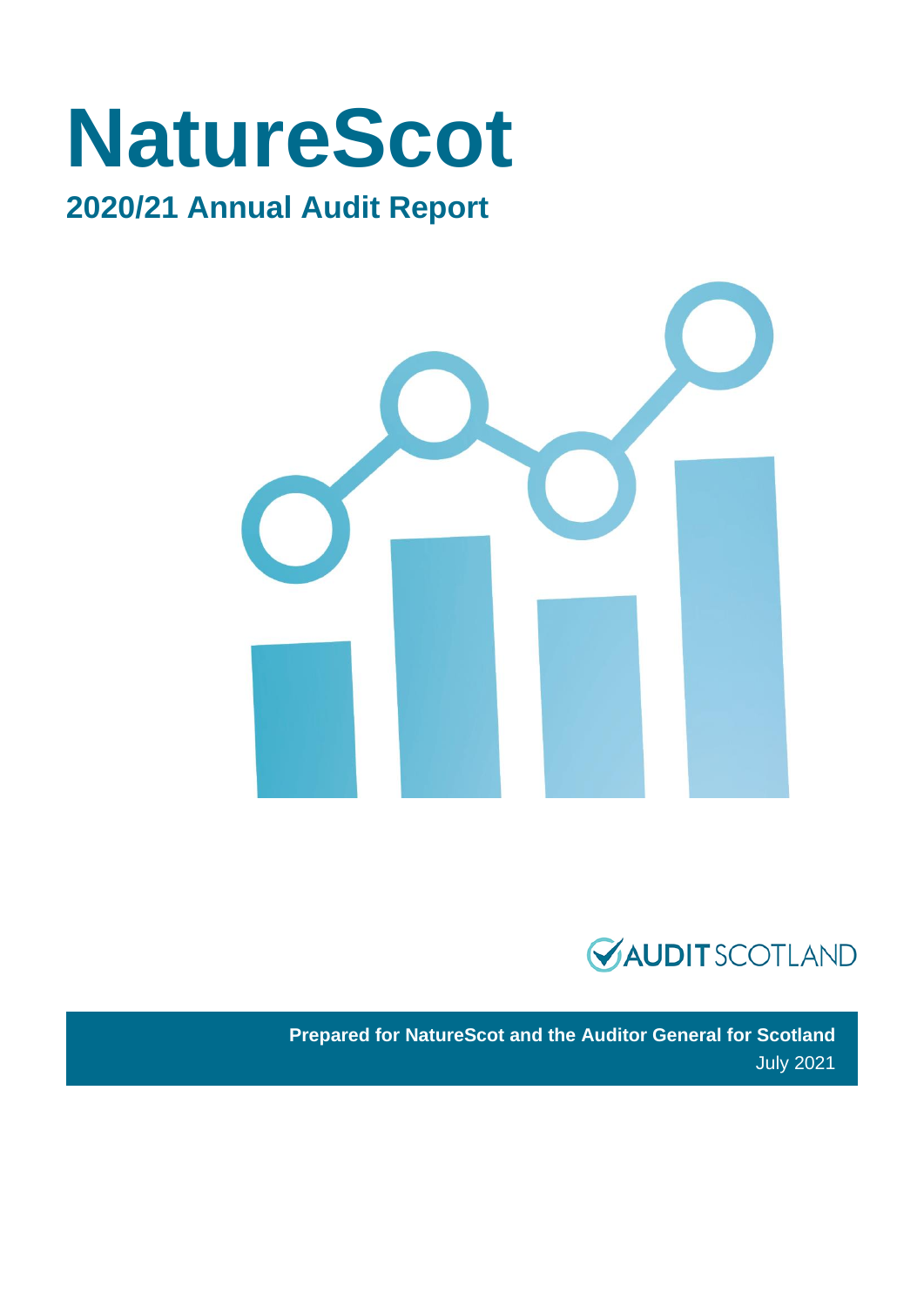# **Contents**

| Key messages                                                   | 3              |
|----------------------------------------------------------------|----------------|
| <b>Introduction</b>                                            | 4              |
| 1. Audit of 2020/21 annual report and accounts                 | $\overline{7}$ |
| 2. Financial management                                        | 10             |
| 3. Financial sustainability                                    | 14             |
| 4. Governance and transparency                                 | 16             |
| 5. Value for money                                             | 19             |
| Appendix 1. Action plan 2020/21                                | 24             |
| Appendix 2. Significant audit risks                            | 27             |
| Appendix 3. Summary of 2020/21 national performance reports 30 |                |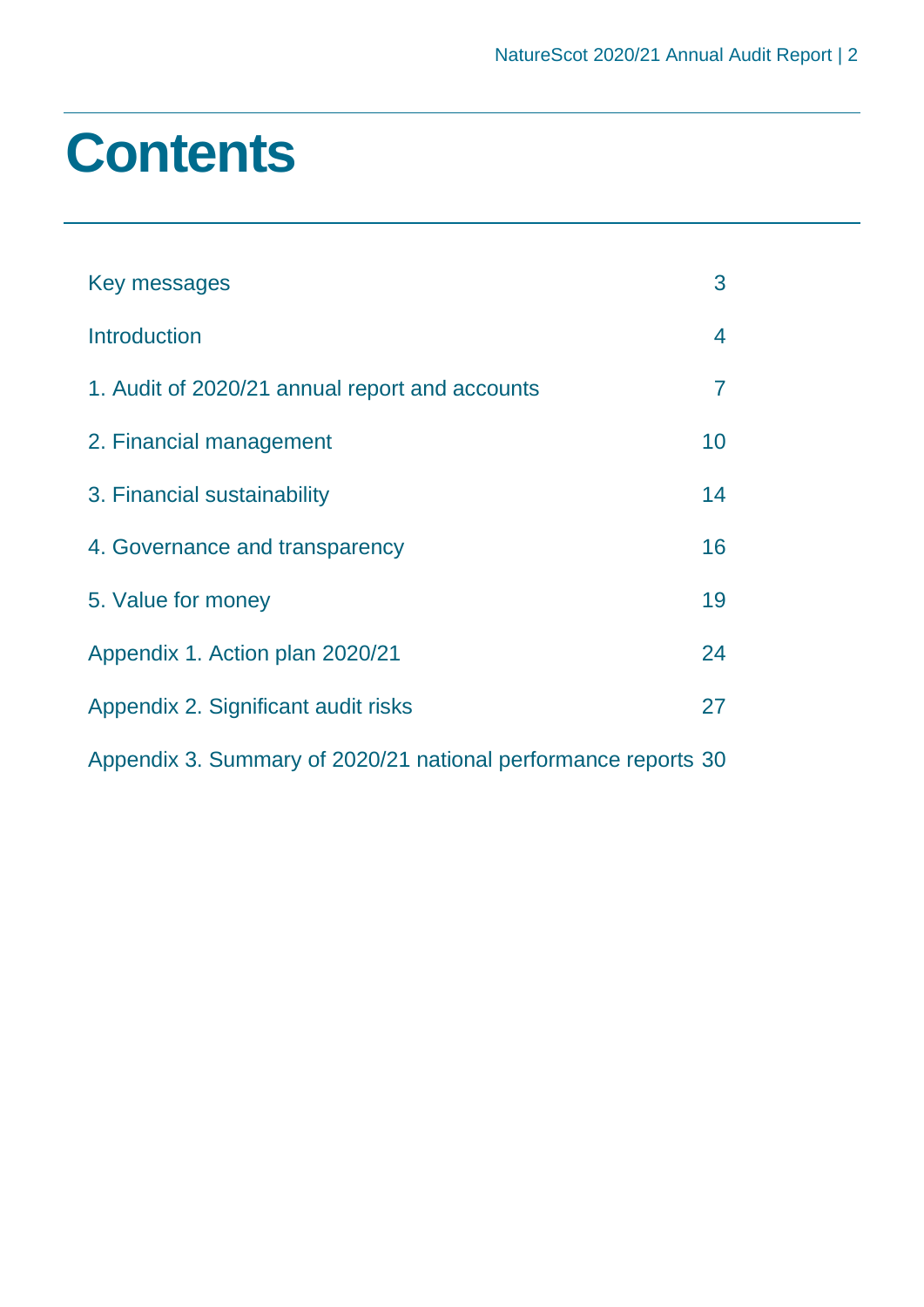# <span id="page-2-0"></span>**Key messages**

# **2020/21 annual report and accounts**

- **1** Our audit opinions on the annual accounts are unmodified.
- **2** We have no significant findings to report from the audit of the financial statements.

# **Financial management and sustainability**

- **3** NatureScot operated within its revised Departmental Expenditure Limits for 2020/21.
- **4** The move to 90-day business plans helped NatureScot reprioritise its activities and ensure it maximised the use of its financial resources during 2020/21. We consider this to be an example of good practice.
- **5** Key controls within core financial systems continued to operate as expected during 2020/21.
- **6** The 2021/22 budget includes a further reduction in the funding available to support non-ringfenced projects. A medium-term financial plan has been developed and approved. The plan includes recommendations to improve NatureScot's financial sustainability over the next five years.

# **Governance, transparency and value for money**

- **7** NatureScot's governance arrangements are appropriate and support effective oversight of its activities and finances.
- **8** There is scope to further improve the readability of the performance report and governance statement.
- **9** NatureScot has an appropriate best value framework in place.
- **10** Performance monitoring continued throughout 2020/21, with 84% of key deliverables achieved or on track at 31 March 2021.
- **11** Monitoring of individual Biodiversity Challenge Fund projects is robust but more needs to be done to demonstrate how these contribute to delivery of the Fund's aims and objectives.
- **12** NatureScot has made good progress in promoting equalities but recognises more needs to be done to improve equality of access to nature.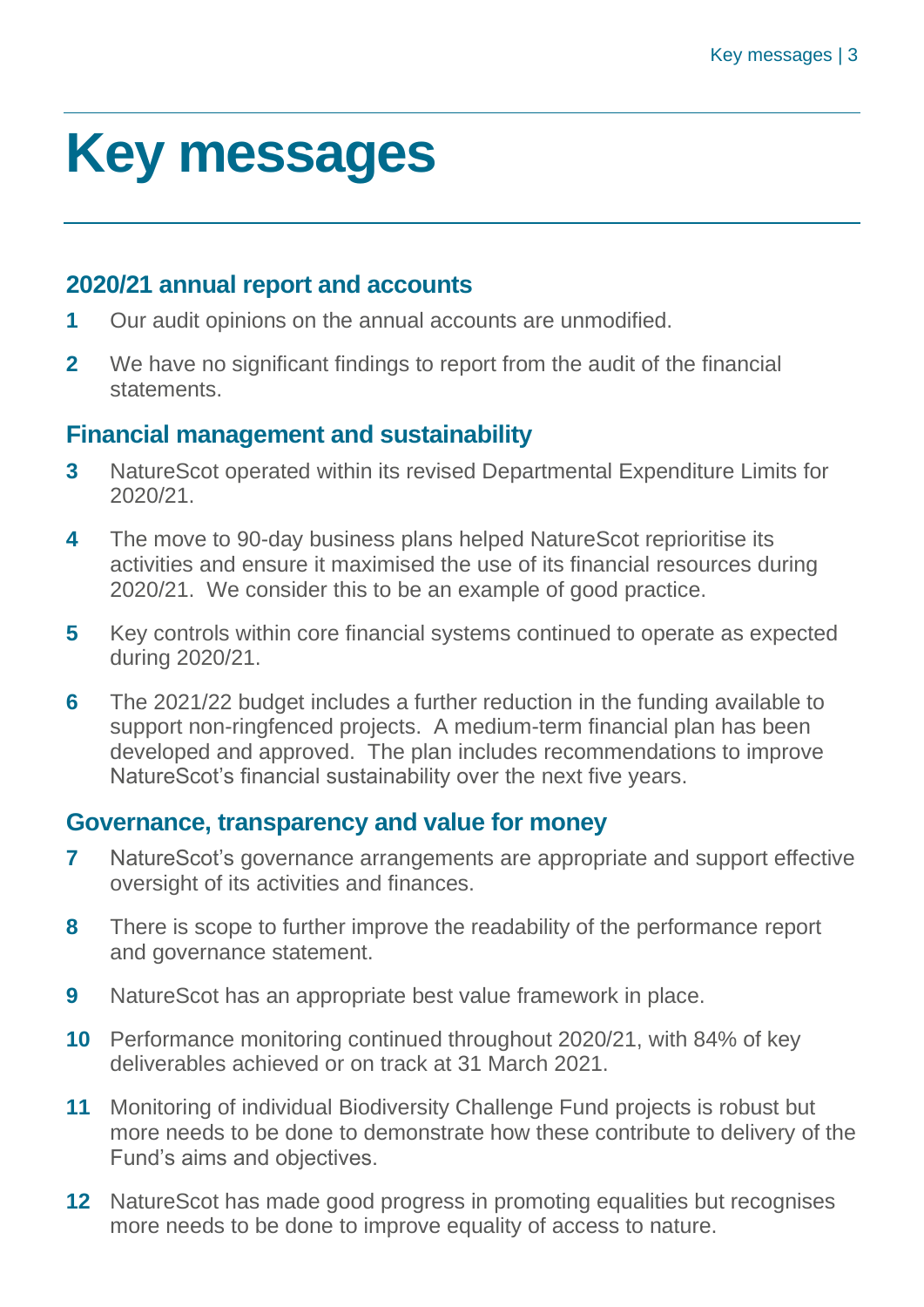# <span id="page-3-0"></span>**Introduction**

**1.** This report summarises the findings from our 2020/21 audit of NatureScot, the operating name for Scottish Natural Heritage. All references to NatureScot should be taken as referring to Scottish Natural Heritage as the legal entity.

**2.** The scope of our audit was set out in our Annual Audit Plan presented to the February 2021 meeting of the Audit and Risk Committee. This report comprises the findings from the main elements of our audit work:

- review of NatureScot's key financial systems
- an audit of NatureScot's 2020/21 annual report and accounts including the issue of an independent auditor's report setting out our opinions
- consideration of the four audit dimensions that frame the wider scope of public audit set out in the [Code of Audit Practice 2016.](http://www.audit-scotland.gov.uk/report/code-of-audit-practice-2016)

**3.** In common with all organisations, NatureScot has had to respond to the coronavirus pandemic (Covid-19). Visitor centres were closed, and outdoor activities were suspended for nearly 4 months during 2020/21 as a result of lockdown provisions. The majority of staff continued to work from home throughout the full financial year. We included the risk of homeworking to the continued operation of key internal controls within our Annual Audit Plan.

**4.** NatureScot was asked to administer the Scottish Government's Better Places Green Recovery Fund in the final quarter of the financial year. We considered the impact of this spend on our audit approach as part of our audit of the financial statements.

# **Adding value through the audit**

**5.** We add value to the body through the audit by:

- identifying and providing insight on significant risks, and making clear and relevant recommendations
- sharing intelligence and good practice through our national reports [\(Appendix 3\)](#page-29-0) and good practice guides
- providing clear and focused conclusions on the appropriateness, effectiveness and impact of corporate governance, performance management arrangements and financial sustainability.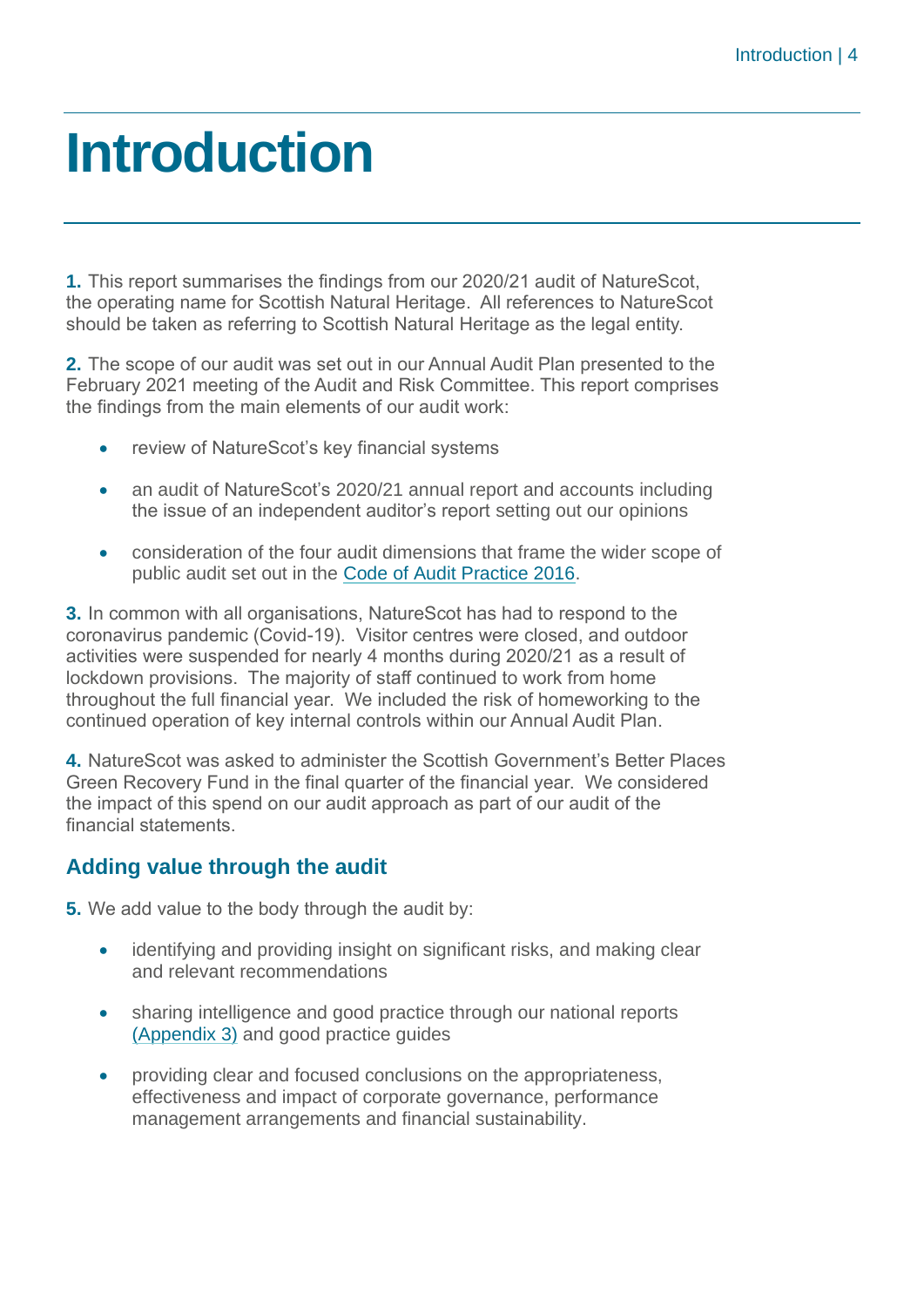# **Responsibilities and reporting**

**6.** NatureScot has primary responsibility for ensuring the proper financial stewardship of public funds. This includes preparing an annual report and accounts that are in accordance with the accounts direction from the Scottish **Ministers** 

**7.** NatureScot is also responsible for establishing appropriate and effective arrangements for governance, propriety and regularity.

**8.** Our responsibilities as independent auditor are established by the Public Finance and Accountability (Scotland) Act 2000 and the [Code of Audit Practice](https://www.audit-scotland.gov.uk/report/code-of-audit-practice-2016)  [2016,](https://www.audit-scotland.gov.uk/report/code-of-audit-practice-2016) and supplementary guidance and International Standards on Auditing in the UK. As public sector auditors we give independent opinions on the annual report and accounts. Additionally, we conclude on:

- the appropriateness and effectiveness of the performance management arrangements
- the suitability and effectiveness of corporate governance arrangements
- the financial position and arrangements for securing financial sustainability.

Further details of the respective responsibilities of management and the auditor can be found in the [Code of Audit Practice 2016](http://auditscotland.spideronline.co.uk/report/code-of-audit-practice-2016) and supplementary guidance.

**9.** This report raises matters from our audit. Weaknesses or risks identified are only those which have come to our attention during our normal audit work and may not be all that exist. Communicating these does not absolve management from its responsibility to address the issues we raise and to maintain adequate systems of control.

**10.** Our annual audit report contains an agreed action plan at [Appendix 1.](#page-23-0) It sets out specific recommendations, the responsible officers and dates for implementation. It also includes any outstanding actions from last year and progress against these.

# **Auditor independence**

**11.** Auditors appointed by the Accounts Commission or Auditor General must comply with the Code of Audit Practice and relevant supporting guidance. When auditing the financial statements auditors must comply with professional standards issued by the Financial Reporting Council and those of the professional accountancy bodies.

**12.** We can confirm that we comply with the Financial Reporting Council's Ethical Standard. We can also confirm that we have not undertaken any nonaudit related services and that the 2020/21 audit fee of £59,150, set out in our Annual Audit Plan, remains unchanged. We are not aware of any relationships that could compromise our objectivity and independence.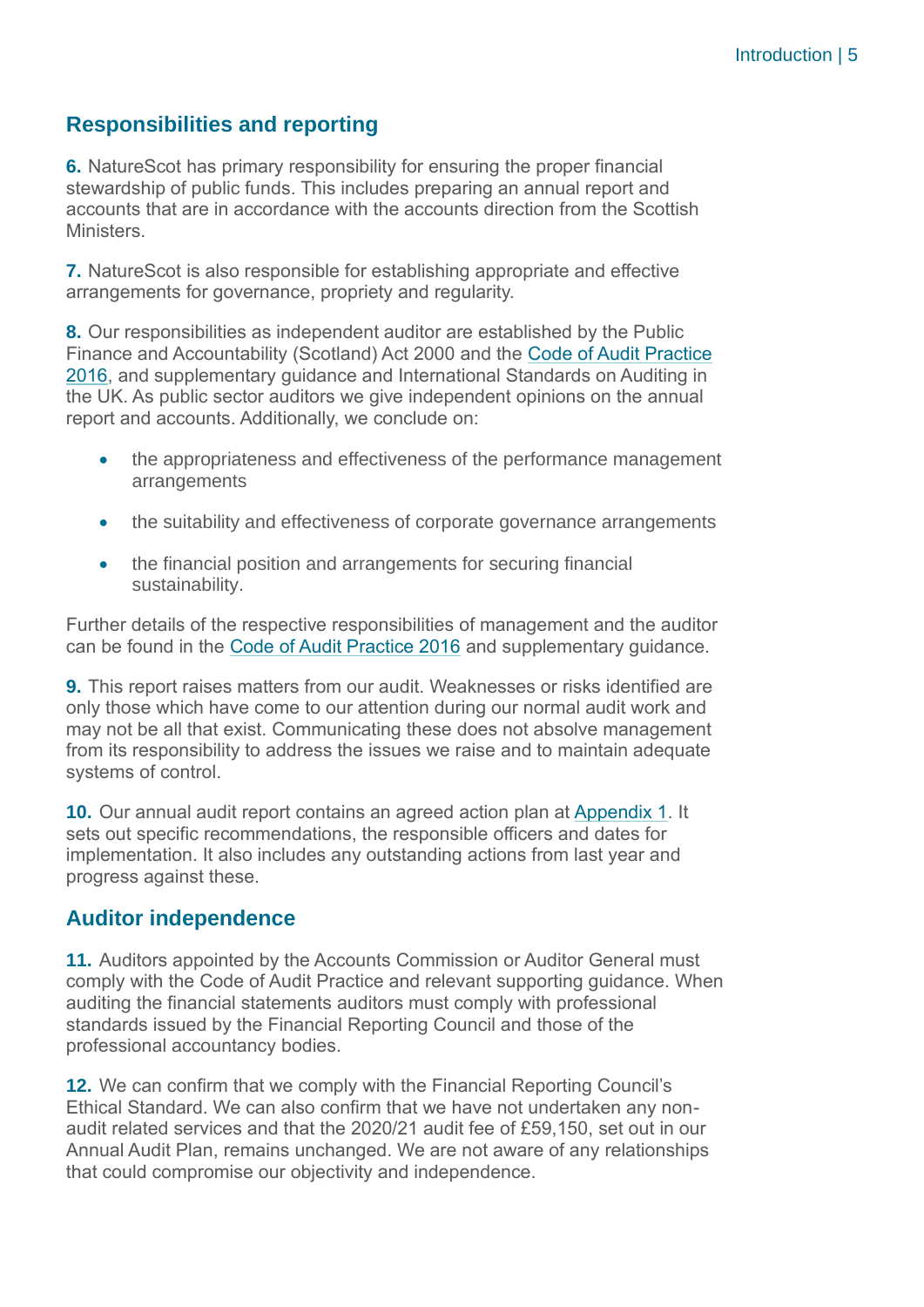**13.** This report is addressed to both NatureScot and the Auditor General for Scotland and will be published on Audit Scotland's website [www.audit](http://www.audit-scotland.gov.uk/)[scotland.gov.uk](http://www.audit-scotland.gov.uk/) in due course.

**14.** We would like to thank the management and staff who have been involved in our work for their co-operation and assistance during the audit.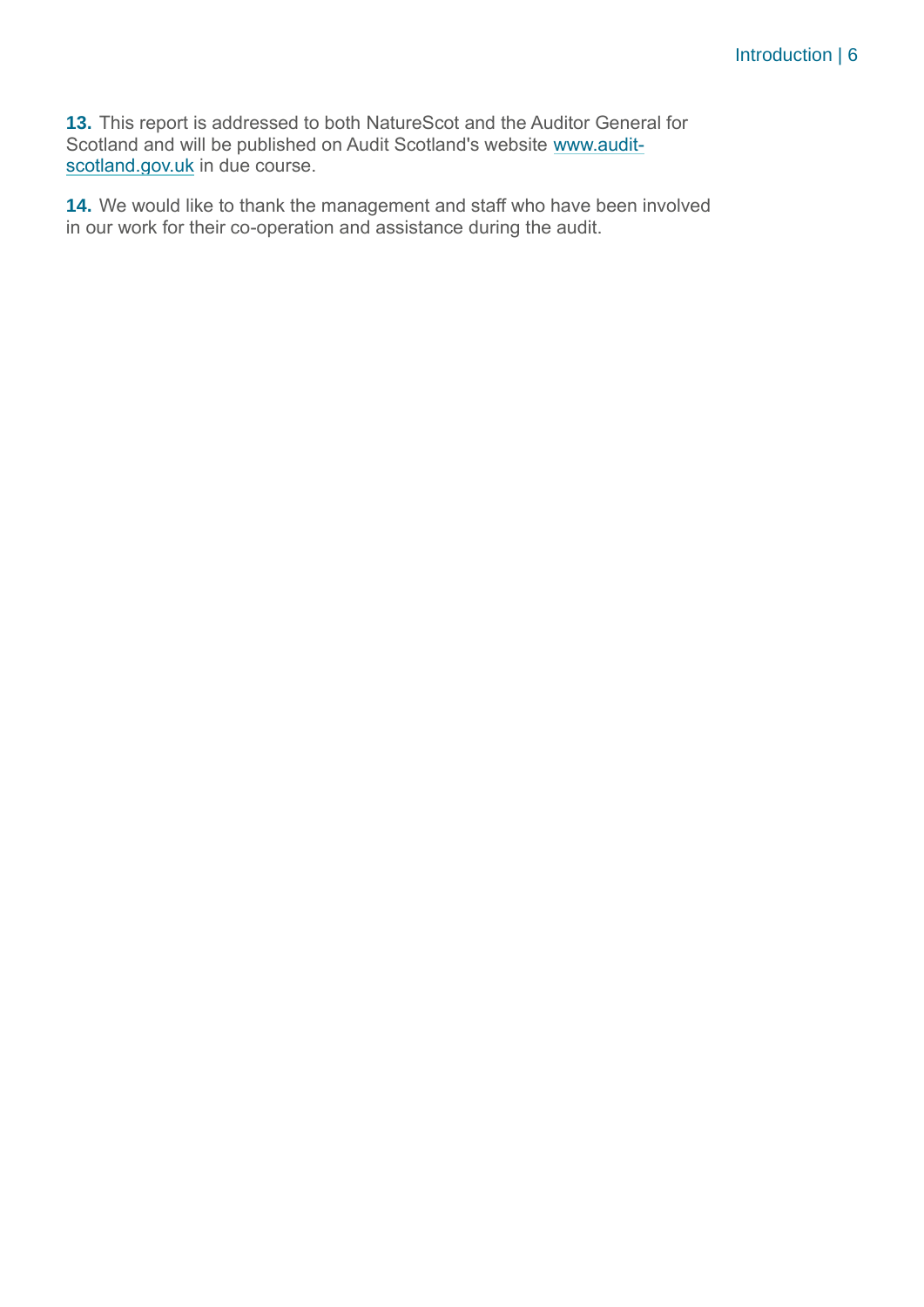# <span id="page-6-0"></span>**1. Audit of 2020/21 annual report and accounts**

The principal means of accounting for the stewardship of resources and performance

# **Main judgements**

Our audit opinions on the annual accounts are unmodified.

We have no significant findings to report from the audit of the financial statements.

Good progress was made in implementing prior year recommendations.

# **Our audit opinions on the annual report and accounts are unmodified**

**15.** The annual report and accounts for the year ended 31 March 2021 were approved by the Audit and Risk Committee on 28 July 2021. As reported in the independent auditor's report:

- the financial statements give a true and fair view and were properly prepared in accordance with the financial reporting framework
- expenditure and income were regular and in accordance with applicable enactments and guidance
- <span id="page-6-1"></span>• the performance report, governance statement and audited part of the remuneration and staff report were all consistent with the financial statements and properly prepared in accordance with the relevant legislation and directions made by Scottish Ministers.

### **The Covid-19 pandemic did not adversely impact our ability to obtain audit evidence**

**16.** The completeness and accuracy of accounting records and the extent of information and explanations that we required for our audit were not adversely affected by the Covid-19 outbreak. We were able to obtain sufficient, appropriate audit evidence to support our audit opinion.

**17.** The working papers provided to support the accounts were of a good standard and the audit team received support from finance staff which helped ensure the final accounts audit process ran smoothly.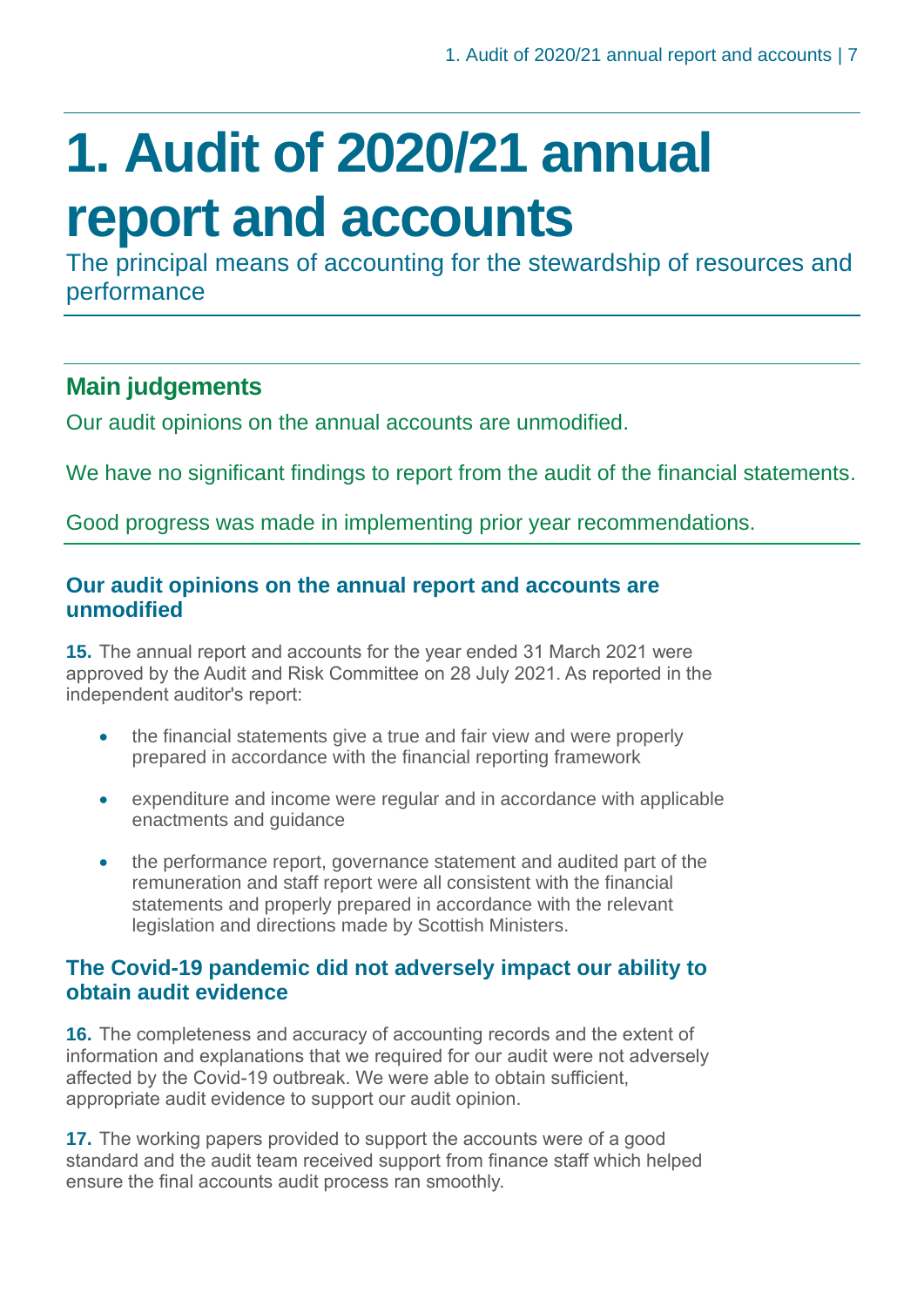### **The annual report and accounts were signed off in line with the original timescales**

**18.** The unaudited annual report and accounts were received on 4 June 2021 in line with our agreed audit timetable. Both NatureScot and Audit Scotland staff worked from home for the duration of the audit, due to ongoing restrictions as a result of the Covid-19 pandemic. Lessons learned from the previous year and use of efficient communication methods such as Microsoft Teams allowed the audit to progress in line with the planned timetable.

# **Overall materiality is £1.1 million**

**19.** Our initial assessment of materiality was carried out during the planning phase of the audit. This was reviewed and revised on receipt of the unaudited annual report and accounts and is summarised in [Exhibit](#page-7-0) 1.

#### <span id="page-7-0"></span>**Exhibit 1 Materiality values**

| <b>Materiality level</b>   | <b>Amount</b> |
|----------------------------|---------------|
| Overall materiality        | £1.1 million  |
| Performance materiality    | £765,000      |
| <b>Reporting threshold</b> | £55,000       |

Source: Audit Scotland

# **[Appendix 2](#page-26-0) identifies the main risks of material misstatement and our audit work to address these**

**20.** [Appendix 2](#page-26-0) provides our assessment of risks of material misstatement in the annual report and accounts and any wider audit dimension risks. These risks influence our overall audit strategy, the allocation of staff resources to the audit and indicate how the efforts of the audit team were directed. The appendix also identifies the work we undertook to address these risks and our conclusions from this work.

### **We have no significant findings to report from the audit of the financial statements**

**21.** International Standard on Auditing (UK) 260 requires us to communicate significant findings from the audit to those charged with governance, including our view about the qualitative aspects of the body's accounting practices. We have no significant findings to report from our audit of the financial statements.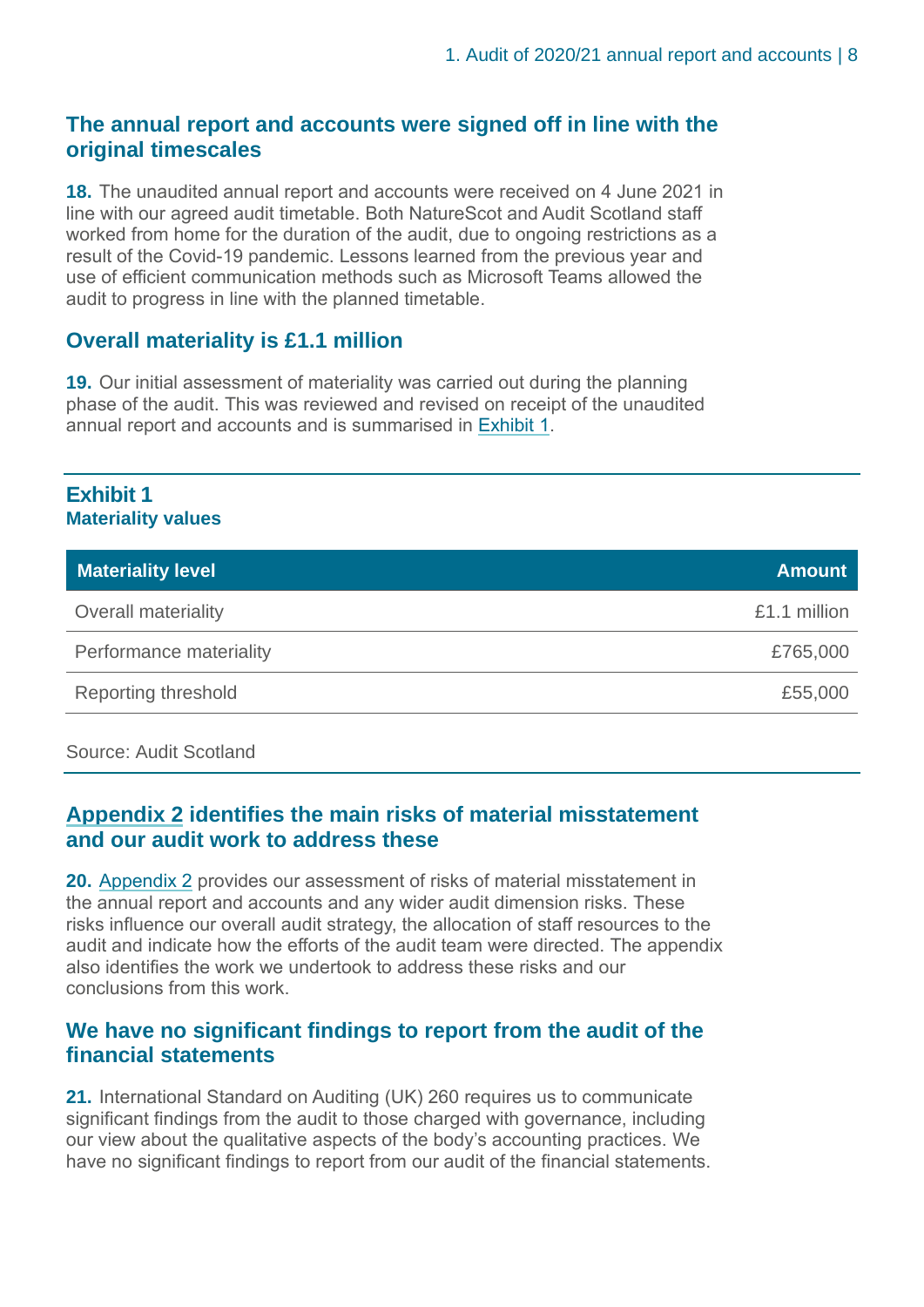### **There were no individual misstatements above our reporting threshold**

**22.** A number of presentational and monetary adjustments were made as a result of our audit, and management also chose to amend for some misstatements identified by the finance team as part of their quality control processes. The net effect of these adjustments was to increase net expenditure and decrease net assets by £27,000. None of the corrected misstatements exceeded our reporting threshold and there are no uncorrected misstatements.

# **Other matters noted during the audit of the financial statements**

**23.** The valuer of one of the heritage assets included in the balance sheet included a 'material valuation uncertainty' clause in their valuation report regarding the impact of Covid-19 and noted that a higher degree of caution should be attached to this valuation than would normally be the case. We have not included an 'Emphasis of Matter' paragraph in our independent auditor's report as we do not believe this individual asset is fundamental to users' understanding of the accounts.

**24.** Our review of the unaudited performance report and governance statement identified two non-compliances with the requirements of the government financial reporting manual (FReM):

- the performance report lacked an appropriate forward-looking section
- the parliamentary accountability report did not include a disclosure on fees and charges.

The audited annual report and accounts have been amended to include the required disclosures.

### **Good progress was made on prior year recommendations**

**25.** NatureScot has made good progress in implementing our prior year audit recommendations with all four fully actioned (refer to [Appendix 1](#page-23-0) for details).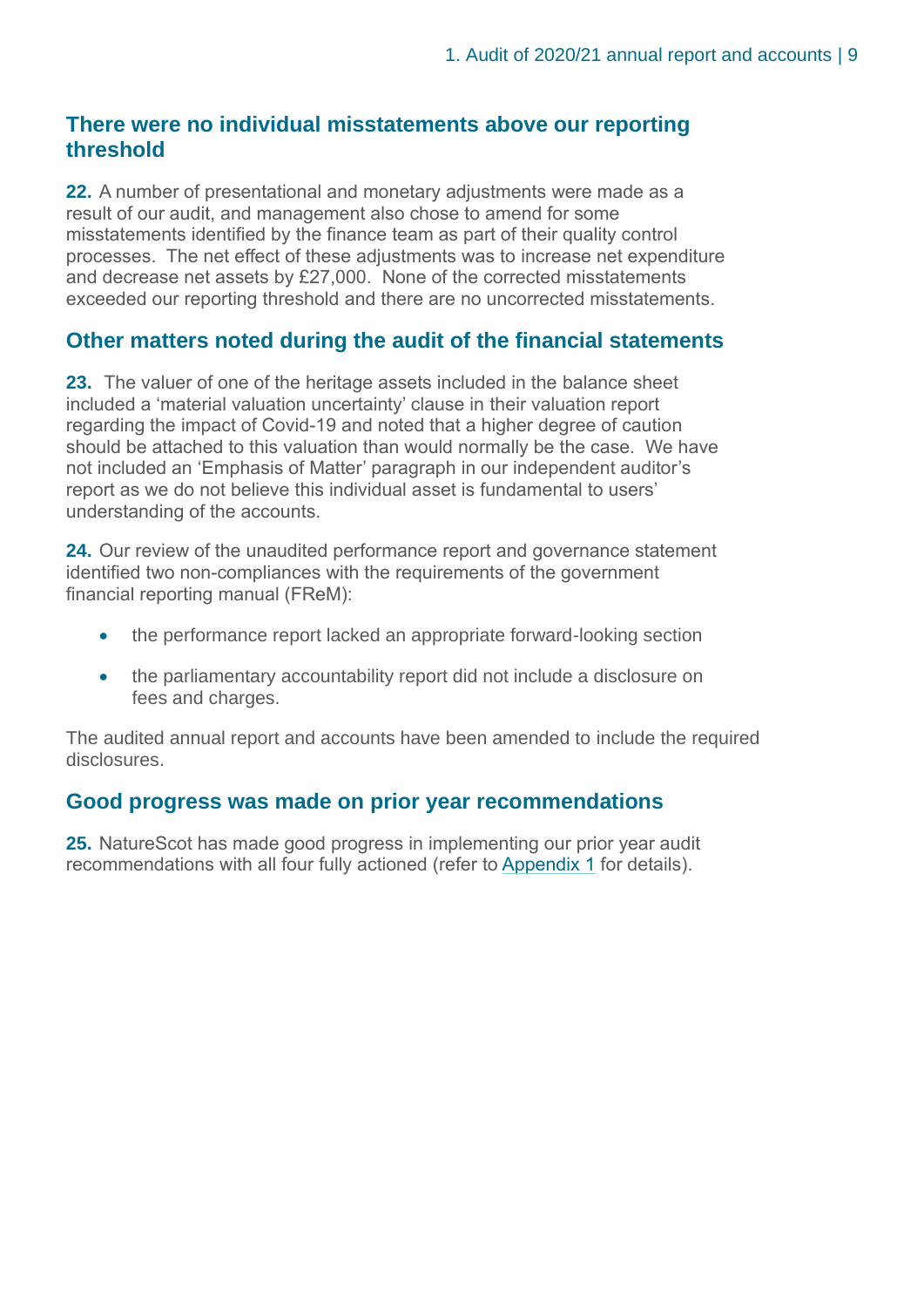# <span id="page-9-0"></span>**2. Financial management**

Financial management is about financial capacity, sound budgetary processes and whether the control environment and internal controls are operating effectively

# **Main judgements**

NatureScot operated within its revised Departmental Expenditure Limits for 2020/21.

The move to 90-day business plans helped NatureScot reprioritise its activities and ensure it maximised the use of its financial resources during 2020/21. We consider this to be an example of good practice.

Key controls within core financial systems continued to operate as expected during 2020/21.

# **NatureScot operated within its revised budget for 2020/21**

**26.** The main financial objective for NatureScot is to ensure that the financial outturn for the year is within the budget allocated by Scottish Ministers.

**27.** NatureScot's financial performance against Departmental Expenditure Limits (DEL) is shown in [Exhibit](#page-10-0) 2. This shows NatureScot reported an outturn of £53.183 million underspending against its revised 2020/21 DEL budget by £3.108 million.

**28.** During the year, amendments were made to the initial 2020/21 budget due to increases in funding provided by the Scottish Government. These included an additional £7.407 million to fund peatland restoration and £0.490 million to fund GovTech challenge fund grants offset by the surrender of £1.2 million to support Scotland's Rural Development Programme.

**29.** In addition, NatureScot agreed with the Scottish Government that it would underspend its resource and capital budgets by £0.913 million (due to delays in the introduction of IFRS 16) and £0.485 million (due to delays in the GovTech programme) respectively. The £3.108 million underspend above includes the authorised underspend as the budget allocation was not adjusted by the Scottish Government. Once the agreed underspend is taken into account, NatureScot underspent its DEL budget by £1.710 million.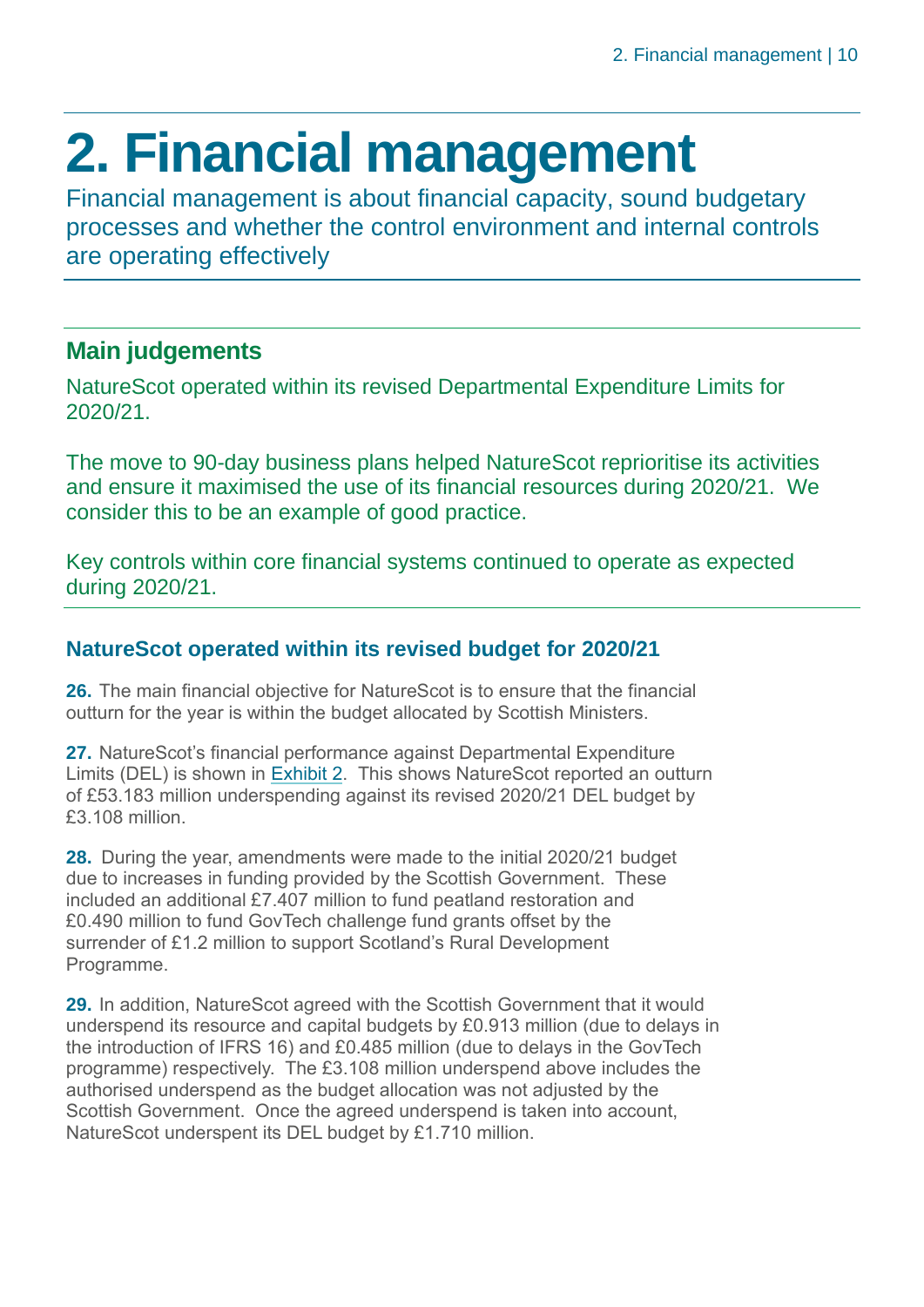**30.** No additional funding was provided to cover costs resulting from the Covid-19 pandemic. These costs, including an estimated £0.132 million in supplier relief payments to contractors who were unable to provide services (in full or part) due to Covid-19 restrictions, were met by savings made elsewhere in NatureScot's budget.

# <span id="page-10-0"></span>**Exhibit 2**

#### **Performance against DEL in 2020/21**

| <b>Performance</b>  | <b>Initial</b><br><b>Budget</b><br>£m | <b>Final</b><br><b>Budget</b><br>£m | <b>Outturn</b><br>£m | Over/(under)<br>spend<br>£m |
|---------------------|---------------------------------------|-------------------------------------|----------------------|-----------------------------|
| <b>Resource DEL</b> | 48.058                                | 50.918                              | 49.085               | (1.833)                     |
| Capital DEL         | 1.000                                 | 5.373                               | 4.098                | (1.275)                     |
| <b>Total DEL</b>    | 49.058                                | 56.291                              | 53.183               | (3.108)                     |

Source: NatureScot Annual Report and Accounts 2020/21

### **Peatland Action accounts for the majority of the unapproved underspend**

**31.** The majority of the £1.710 million underspend relates to the Peatland Action project which underspent by £1.192m. Covid-19 restrictions in the early part of 2020/21 caused a build-up of activity towards the end of the financial year. This, combined with adverse weather and additional lockdown restrictions in the latter half of 2020/21, impacted the ability of contractors to deliver on peatland restoration targets. The majority of the uncompleted activity has been carried forward into 2021/22.

### **NatureScot was lead partner for delivering the Scottish Government's Green Recovery Fund to support rural tourism**

**32.** Unprecedented numbers of visitors have enjoyed Scotland's nature since initial lockdown restrictions were relaxed but this has presented a number of challenges to local communities including parking and traffic management; accommodating more people camping/campervans; and tackling high-profile incidents of littering, wildfires, toileting and general damage to Scotland's nature.

**33.** In December 2020, the Scottish Government asked NatureScot to administer the Better Places Green Recovery Fund on their behalf. The Fund aimed to *'help identify the local impacts and opportunities of visitor management at nature destinations across the country, boosting Scotland's green recovery by making the most of increased nature-based tourism.'*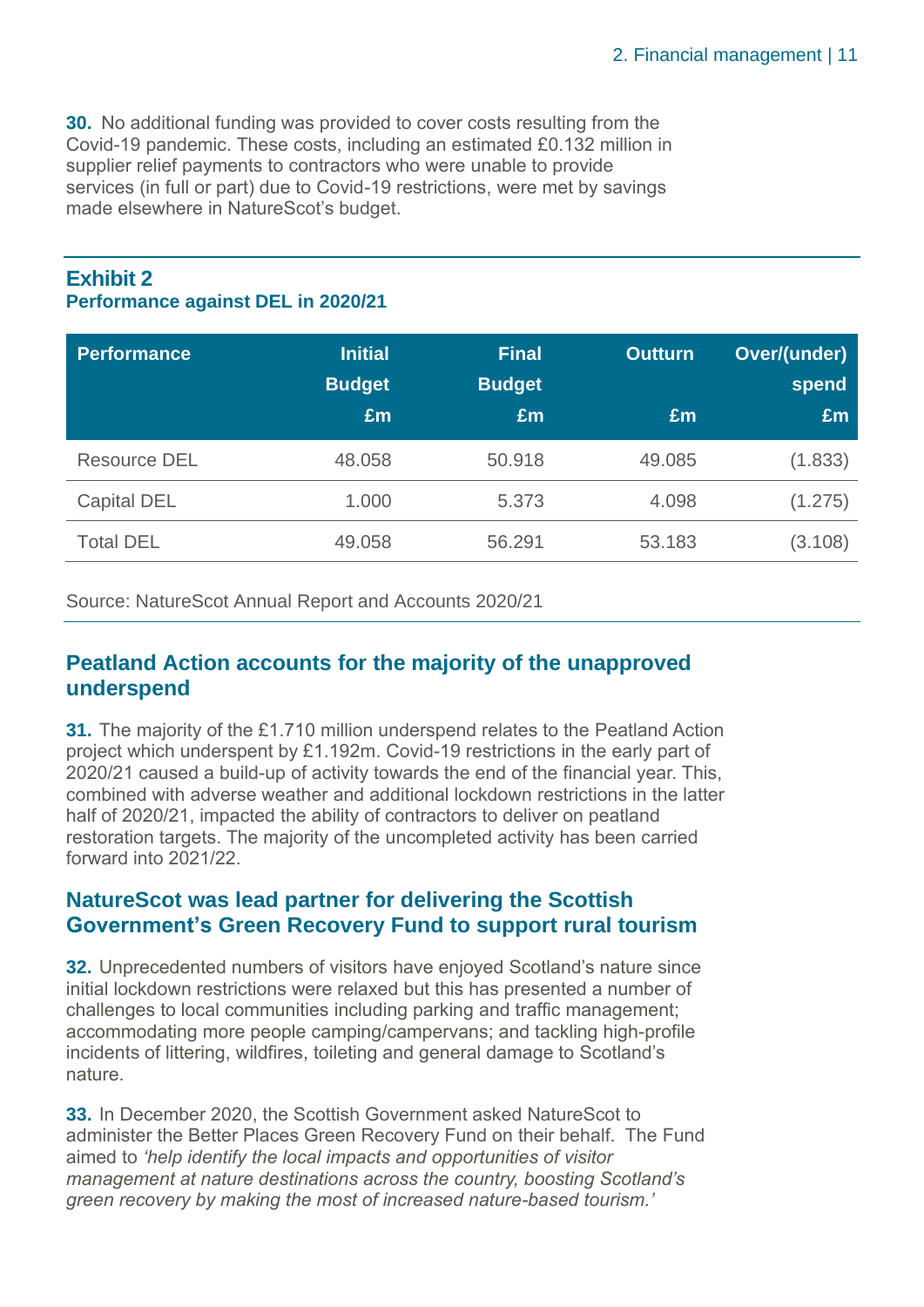**34.** The Fund provided grants of between £5,000 and £20,000 to nongovernmental organisation (NGO) or community-led projects which will help plan for the future management of nature sites in a low-impact and sustainable way, improving the experience for both visitors and local communities. Expenditure totalling £0.387 million was incurred on 35 projects during 2020/21 and was funded from NatureScot's existing grant in aid allocation.

**35.** The Scottish Government announced a second round of the Better Places Fund in March 2021, with an initial budget of £2.75 million, for provision of grants to local authorities and community organisations of up to £75,000 per site. NatureScot has approved 90 projects totalling £2.774 million to be completed by October 2021. We will review expenditure on these projects as part of our audit of NatureScot's 2021/22 annual report and accounts.

### **The move to 90-day business plans helped NatureScot reprioritise its activities and ensure it maximised the use of its financial resources**

**36.** The restrictions introduced in response to the pandemic meant that some NatureScot services were unable to be delivered, with funding and projects reprioritised as a result. At the outset of the pandemic, NatureScot moved from an annual business plan for 2020/21 to a series of 90-day business plans. This approach enabled NatureScot to quickly reprioritise funding between key areas of service delivery.

**37.** Senior management and the Board continued to receive regular budget monitoring reports throughout the financial year.

# **Financial systems of internal control operated as expected**

**38.** We reported the findings from our review of internal controls in our management report, presented to the Audit and Risk Committee in May 2021. We concluded that the key controls within NatureScot's main financial systems continued to operate as intended during 2020/21. We did not identify any weaknesses in these controls as a result of the move to homeworking in response to the Covid-19 pandemic.

**39.** No significant internal control weaknesses were identified during the audit which could affect NatureScot's ability to record, process, summarise and report financial and other relevant data to result in a material misstatement in the financial statements.

# **Internal audit remains effective**

**40.** We reviewed NatureScot's internal audit arrangements in accordance with International Standard on Auditing (UK) 610 (Using the Work of Internal Auditors) to determine the extent to which we could use the work of internal audit.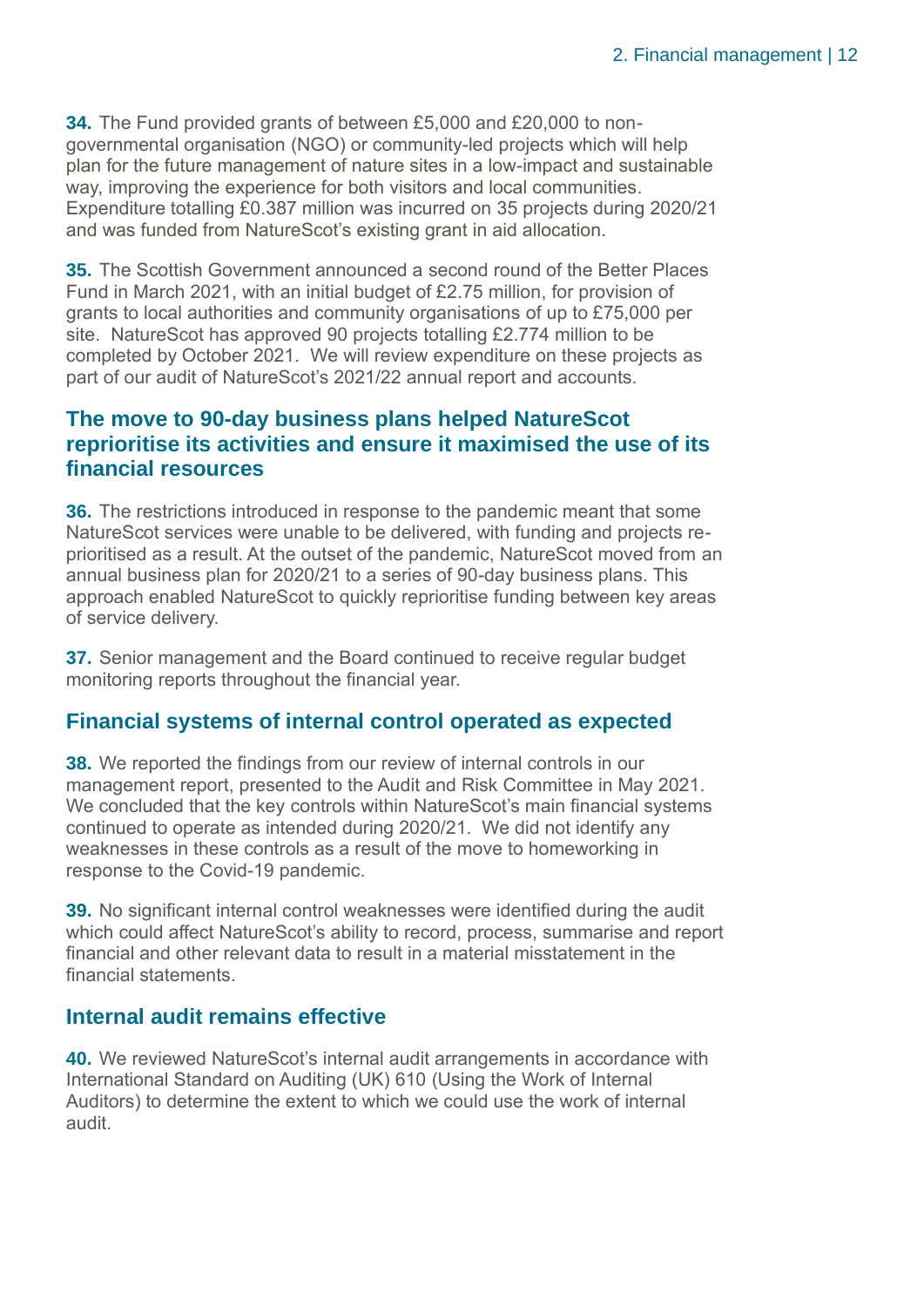**41.** Internal audit is provided by NatureScot's in-house team supported by a cosourcing contract with Azets. Our review concluded that NatureScot's internal audit arrangements are effective. Whilst we chose not to place formal reliance on the work of internal audit, we did consider five of its reviews – corporate governance arrangements, risk management systems, workforce planning follow-up, paybill management and green infrastructure claims - to support our wider dimension audit responsibilities.

### **Standards of conduct and arrangements for the prevention and detection of fraud and error are appropriate**

**42.** NatureScot is responsible for establishing arrangements for the prevention and detection of fraud, error and irregularities, bribery and corruption. Furthermore, the Board is responsible for ensuring that its affairs are managed in accordance with proper standards of conduct by putting effective arrangements in place.

**43.** We have reviewed the arrangements in place to maintain standards of conduct including the codes of conduct in place for both staff and Board members. There are established procedures for preventing and detecting any breaches of these standards including any instances of corruption.

**44.** We concluded that appropriate arrangements are in place for the prevention and detection of fraud, error and irregularities. We are not aware of any specific issues that we need to bring to your attention.

# **Good practice**

**45.** The [Code of Audit Practice 2016](http://www.audit-scotland.gov.uk/report/code-of-audit-practice-2016) encourages auditors to identify good practice which in their opinion is worth sharing more widely. In our opinion, NatureScot's introduction of 90-day business plans in response to Covid-19 restrictions is an example of good practice.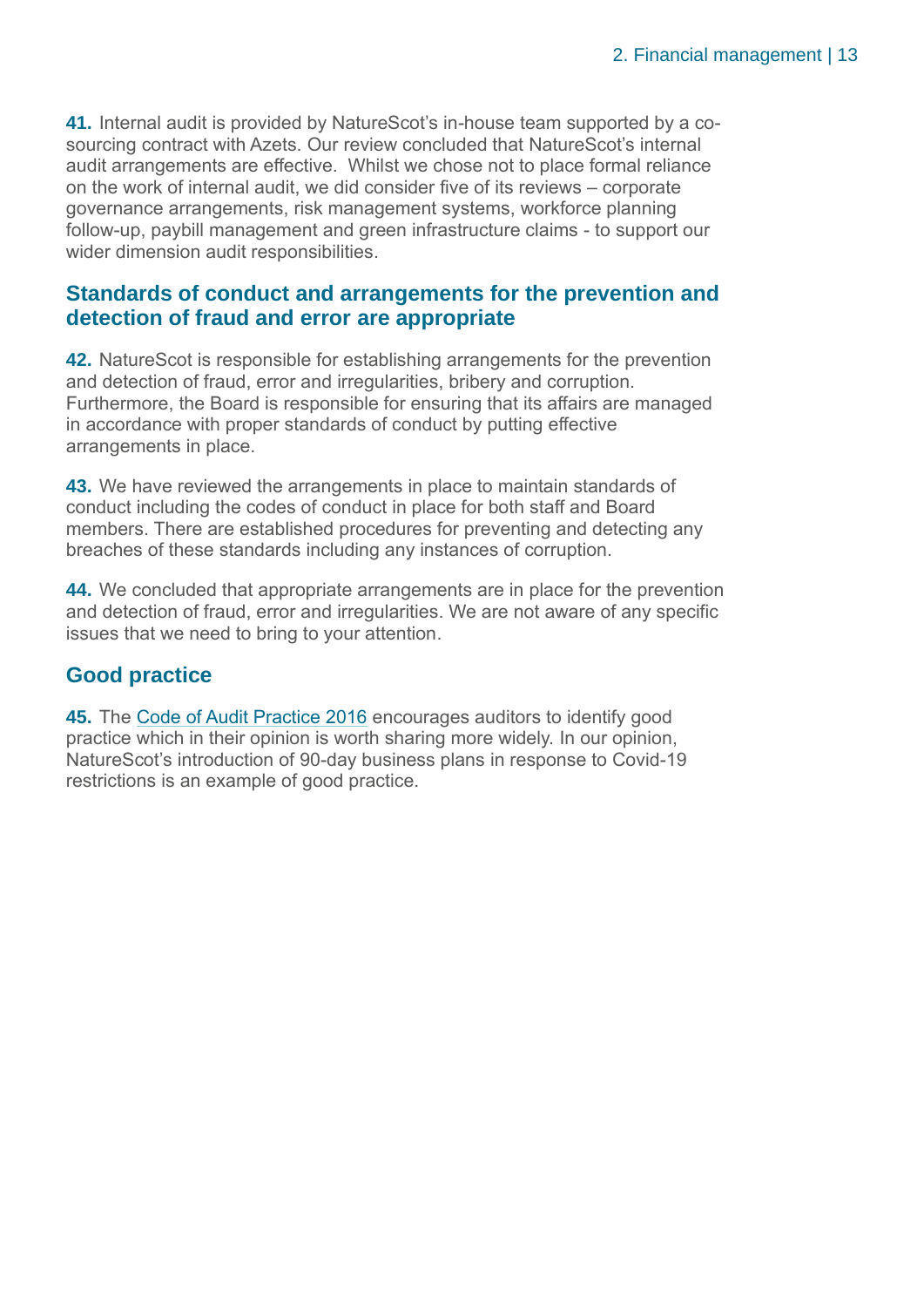# <span id="page-13-0"></span>**3. Financial sustainability**

Financial sustainability looks forward to the medium and long term to consider whether a body is planning effectively to continue to deliver its services

# **Main judgements**

The 2021/22 budget includes a further reduction in the funding available to support non-ringfenced projects.

A medium-term financial plan has been developed and approved. The plan includes recommendations to improve NatureScot's financial sustainability over the next five years.

# **The 2021/22 budget includes a further reduction in the funding available to support non-ringfenced projects**

**46.** The Board approved the 2021/22 budget, in March 2021, as part of the 2021/22 Business Plan. This shows that NatureScot plans to invest £57.1 million in nature during 2021/22 and that this will be funded by £50.2 million grant in aid from the Scottish Government (2020/21 £47.1 million) and additional funding of £6.9 million for specific European Regional Development Fund (ERDF) projects.

**47.** The budget incorporates a number of budgetary pressures including an increase in the amount allocated for paybill costs resulting in a reduction of 11% (2019/20: 11% reduction) in the funding available for non-ringfenced projects to support delivery of NatureScot's strategic priorities.

**48.** In addition to the grant in aid funding noted above, the Scottish Government has also provided £0.750 million of non-recurring Covid-19 funding to help manage the increase in visitor numbers at NatureScot's National Nature Reserves.

**49.** The Covid-19 pandemic continues to have a significant impact on Scottish Government finances, and it is likely that funding will require to be reprioritised across public sector bodies during the year.

# **A medium-term financial plan has been developed and approved**

<span id="page-13-1"></span>**50.** In response to a previous external audit recommendation, NatureScot has developed a medium-term financial plan which was approved by the Audit and Risk Committee in May 2021.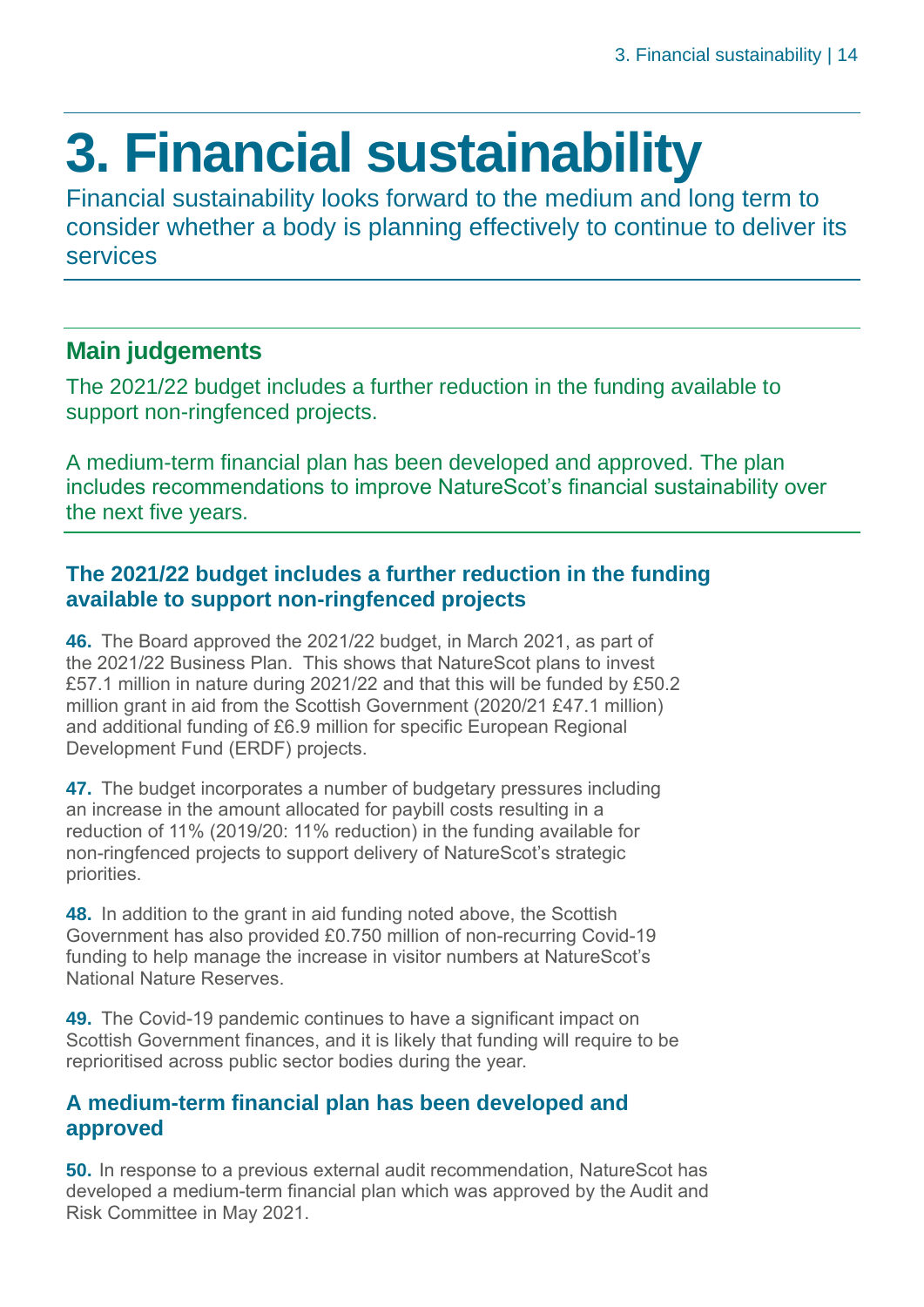**51.** The plan covers a five-year period from 1 April 2021 to 31 March 2026, and is intended to guide NatureScot's longer-term decision-making by prioritising the use of financial resources, highlighting the key financial drivers and how these might impact on financial sustainability, and linking these to the wider corporate plan.

**52.** In compiling the plan, NatureScot considered wider macro-economic factors such as EU withdrawal, the impact of Covid-19 on public finances, and the Green recovery. Sensitivity analysis is also used to consider the impact of potential scenarios (e.g. changes to grant in aid) on the balance available to fund non-ringfenced projects and how NatureScot might respond to them.

**53.** The baseline financial plan (no increase in income and inflationary uplifts applied to payroll and overhead costs) highlights that the balance available for projects, and ultimately the ability of NatureScot to deliver its intended outcomes, is coming under increasing pressure. If this scenario were allowed to run its course, then the balance available for projects would reduce from £14.8m in 2020/21 to £10.6m in 2025/26 (28% reduction).

**54.** The plan considers how this could be addressed under six key themes including transformation projects to reduce costs; increased income generation; and working in partnership with other organisations. The plan makes a number of recommendations for senior management including developing skills and knowledge in, and setting targets for, income generation; assessing the financial impact of the transformation work currently being undertaken on payroll and office accommodation expenditure; and agreeing a multi-year capital plan. The plan also stresses the need to clarify with NatureScot's Sponsor Division the impact any increased income generation or external funding would have on grant in aid.

**55.** We have concluded that the plan is well thought out, clearly presented and fully addresses our prior year recommendation. In line with good practice, NatureScot is committed to reviewing and updating the plan alongside the development of the new corporate plan next year, and each year thereafter.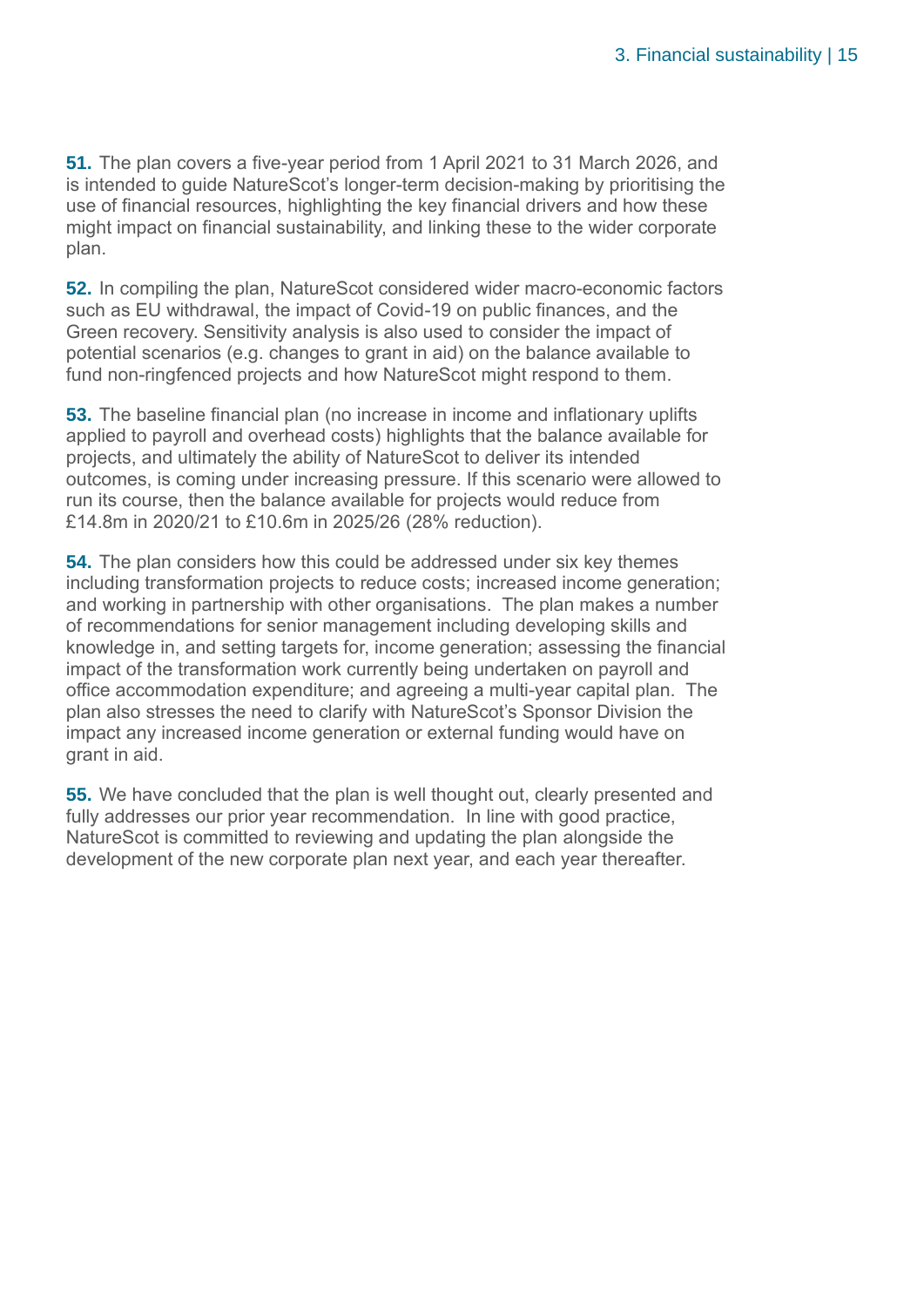# <span id="page-15-0"></span>**4. Governance and**

# **transparency**

The effectiveness of scrutiny and oversight, and transparent reporting of information

# **Main judgements**

NatureScot's governance arrangements are appropriate and support effective oversight of its activities and finances.

There is scope to further improve the readability of the performance report and governance statement.

# **NatureScot's governance arrangements are appropriate and support effective oversight of its activities and finances**

**56.** NatureScot is governed by a Board that is accountable to the Scottish Ministers. The Board met virtually six times during 2020/21 and was supported by three committees: Audit and Risk, Protected Areas and Scientific Advisory.

**57.** The Board consisted of the Chair, eight non-executive members and the Chief Executive during 2020/21. The appointments of four of the non-executive members came to an end on 31 March 2021. Seven new Board members were appointed with effect from 1 April 2021 increasing Board membership from nine to twelve.

**58.** Based on our attendance at Audit and Risk Committee meetings and review of Board minutes, we have concluded that appropriate arrangements are in place to support good governance, accountability and scrutiny of NatureScot's activities.

# **NatureScot has improved the presentation and content of its performance report but there is scope to further improve its readability by reducing its length**

**59.** In addition to the opinion on the performance report covered in [section 1](#page-6-1) of this report, we also consider the qualitative aspects of the performance report included in the annual report and accounts. The performance report should provide information on a body, its main objectives and the principal risks faced. It should provide a fair, balanced and understandable analysis of a body's performance as well as helping stakeholders understand the financial statements.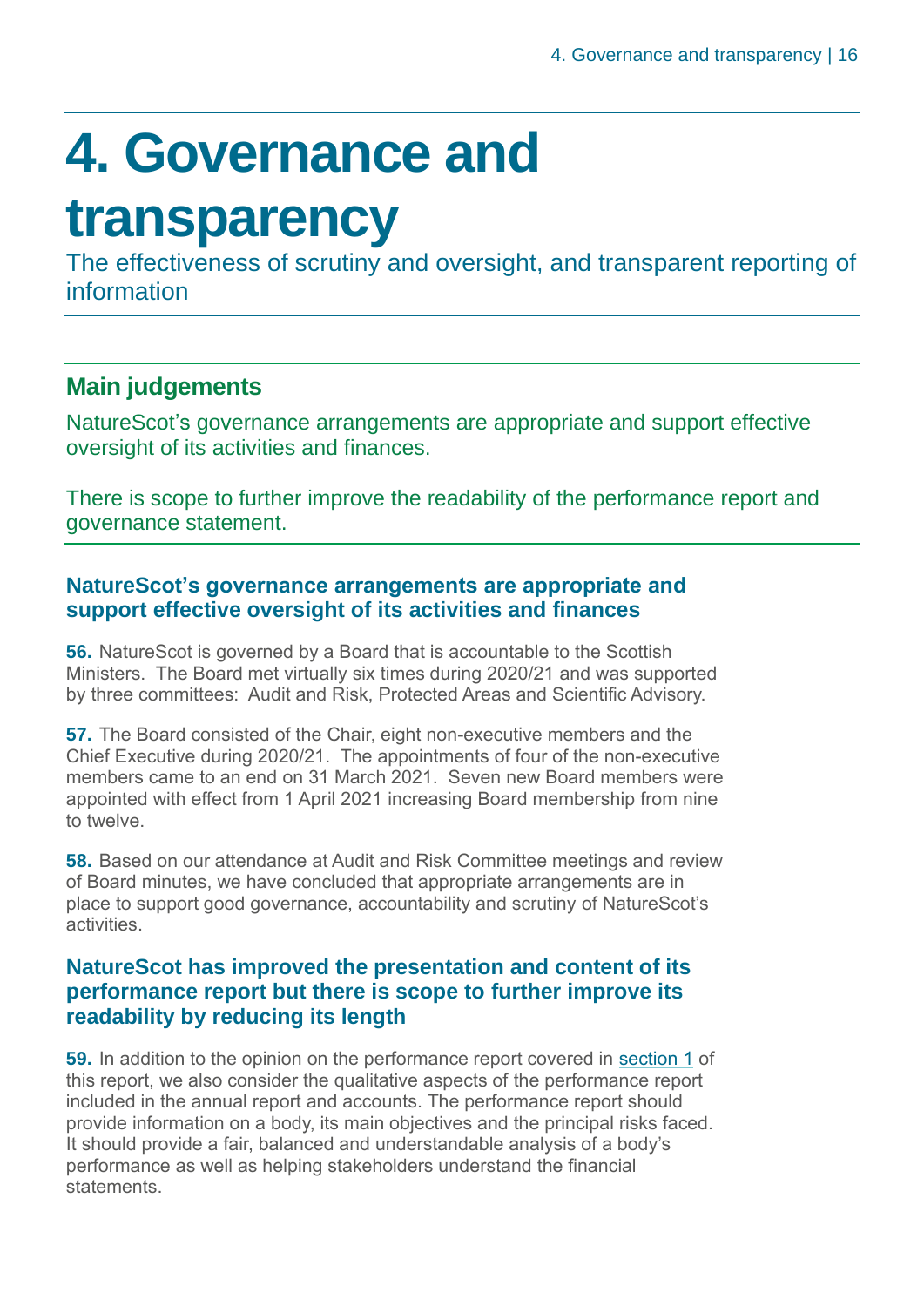**60.** Last year we noted that the annual report narrative could be improved and recommended that NatureScot review the content and presentation of the 2020/21 performance report against the financial reporting manual (FReM) and Audit Scotland's good practice guide. Our review concluded that the 2020/21 performance report addresses the areas for improvement (more balanced, cohesive and better linkages between sections) we raised last year. We noted, however, that the readability and impact of the performance report could be further improved by reducing its length.

# <span id="page-16-0"></span>**Recommendation 1**

The length of the performance report should be reviewed to improve its readability and impact.

# **The layout of the governance statement could be improved**

<span id="page-16-1"></span>**61.** HM Treasury's Financial Reporting Manual (the FReM) requires that NatureScot includes an annual governance statement within its annual report and accounts. Guidance for the content of the governance statement is set out in the Scottish Public Finance Manual (SPFM).

**62.** In [section 1](#page-6-1) of this report, we concluded that the governance statement included in the audited annual report and accounts is consistent with the financial statements and properly prepared in accordance with the relevant legislation and directions made by Scottish Ministers.

**63.** Our review of the governance statement included in the unaudited annual report and accounts noted that the 'Review of effectiveness and conclusion' section was too long, and that the overall conclusion was unclear. Management agreed to review this section and it was amended in the audited annual report and accounts. In our view, there is also scope to improve the risk assessment section of the governance statement through, for example, the use of sub-titles to improve its readability.

# **Recommendation 2**

The layout of the risk assessment section of the governance statement should be reviewed to improve its readability.

**64.** Each year internal audit assesses the Board's corporate governance arrangements and prepares a detailed report to support the disclosures in the governance statement. The Head of Internal Audit concluded that NatureScot's systems relating to internal control, risk management and corporate governance were broadly sound during 2020/21. There were no material qualifications to the Head of Internal Audit's opinion.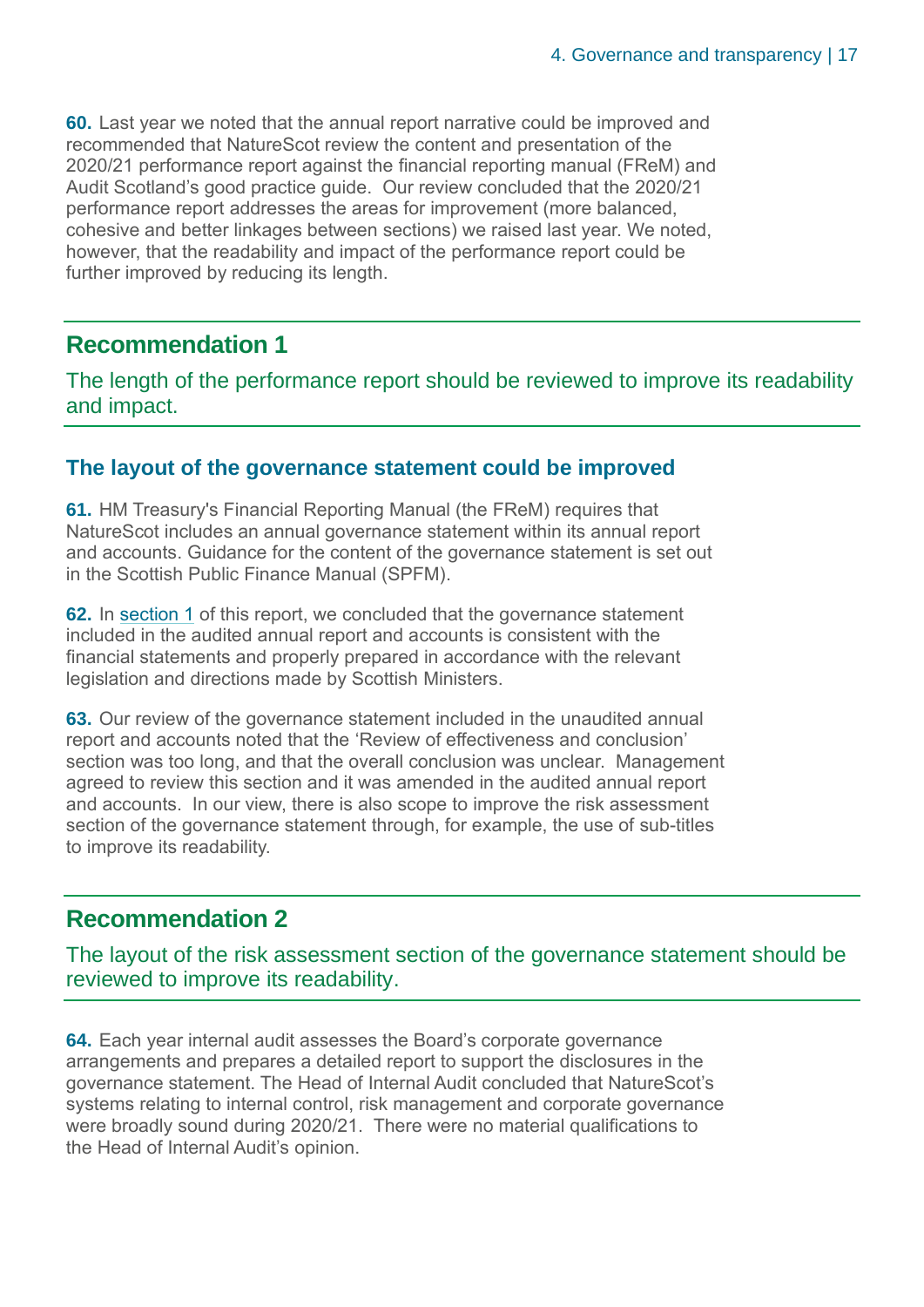**65.** The governance statement highlights the risks (financial and reputational) of NatureScot's decision to pay some grant recipients directly to support their cash flow needs as a result of delays in processing some EU claims. These risks include that the managing authority (the Scottish Government) will not reimburse these claims; and that some projects will not be funded to completion and so will not deliver the expected outcomes. NatureScot is working with government officials to improve payment performance for these claims. Internal audit has also made a number of recommendations, which we support, to improve how the decision to make an advance payment is assessed, approved and documented.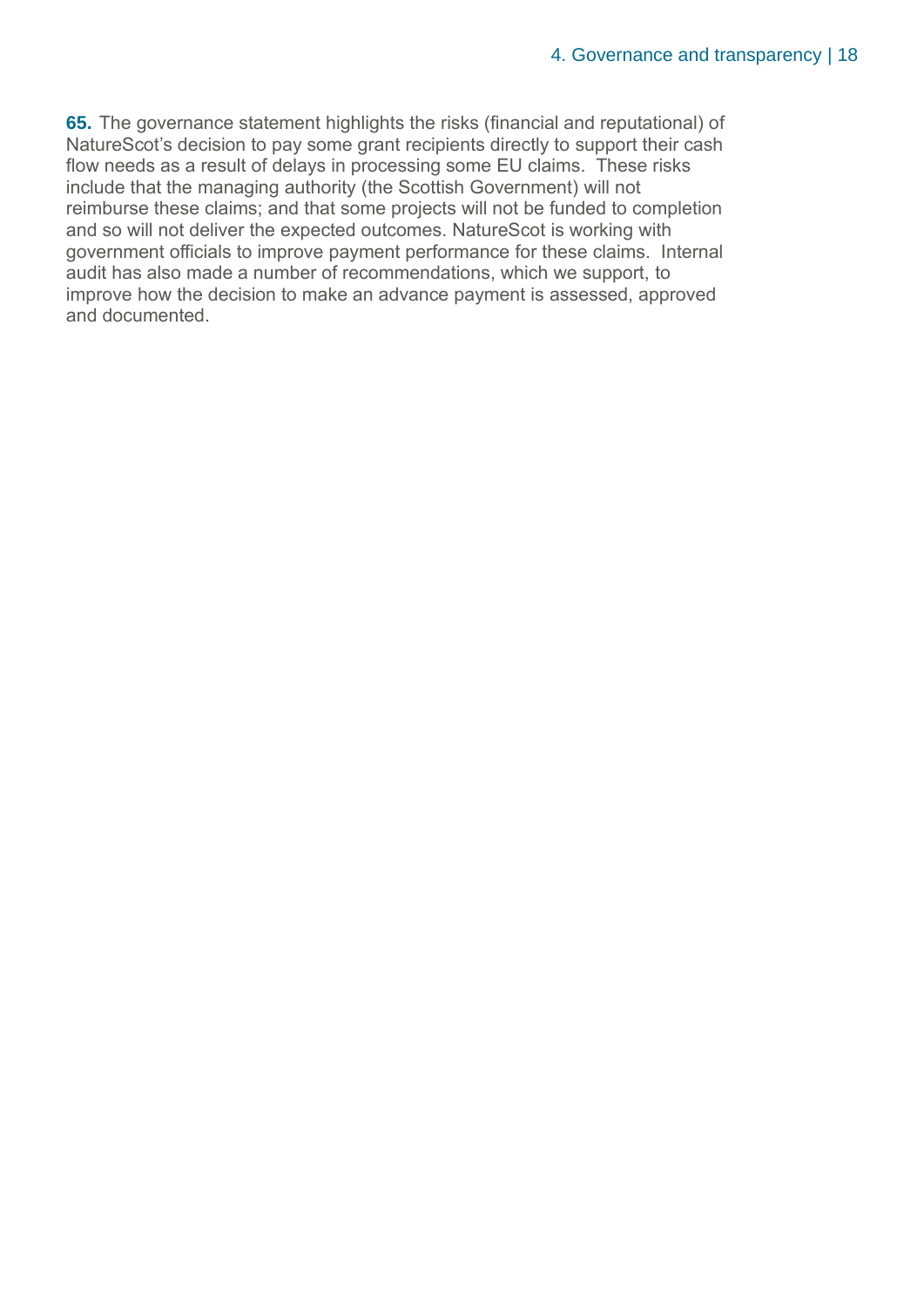# <span id="page-18-0"></span>**5. Value for money**

Using resources effectively and continually improving services

# **Main judgements**

NatureScot has an appropriate best value framework in place.

Performance monitoring has continued throughout 2020/21, with 84% of key deliverables achieved or on track at 31 March 2021.

Monitoring of individual Biodiversity Challenge Fund projects is robust but more needs to be done to demonstrate how these contribute to delivery of the Fund's aims and objectives.

NatureScot has made good progress in promoting equalities but recognises more needs to be done to improve equality of access to nature.

# **NatureScot has an appropriate best value framework**

**66.** [Ministerial guidance to Accountable Officers](https://www.gov.scot/publications/best-value-public-services-guidance-accountable-officers/) for public bodies and the [Scottish Public Finance Manual](https://www.gov.scot/publications/scottish-public-finance-manual/best-value/best-value/) (SPFM) sets out the accountable officer's duty to ensure that arrangements are in place to secure best value. The guidance sets out the key characteristics of best value and states that compliance with the duty of best value requires public bodies to take a systematic approach to self-evaluation and continuous improvement.

**67.** The Chief Executive of NatureScot is the designated Accountable Officer. A range of processes are in place to help the Accountable Officer demonstrate best value. These include:

- the development of a four-year corporate plan together with an annual business plan, supplemented by 90-day business plans throughout 2020/21 to allow a flexible response to the Covid-19 pandemic
- an appropriate management structure, which set out clear lines of responsibility and reporting, and robust systems used in decisionmaking, budgeting and risk management
- regular monitoring of performance including financial performance against budget
- appropriate governance and accountability arrangements including a systematic approach to risk management
- an established approach to partnership working, which underpins much of what NatureScot does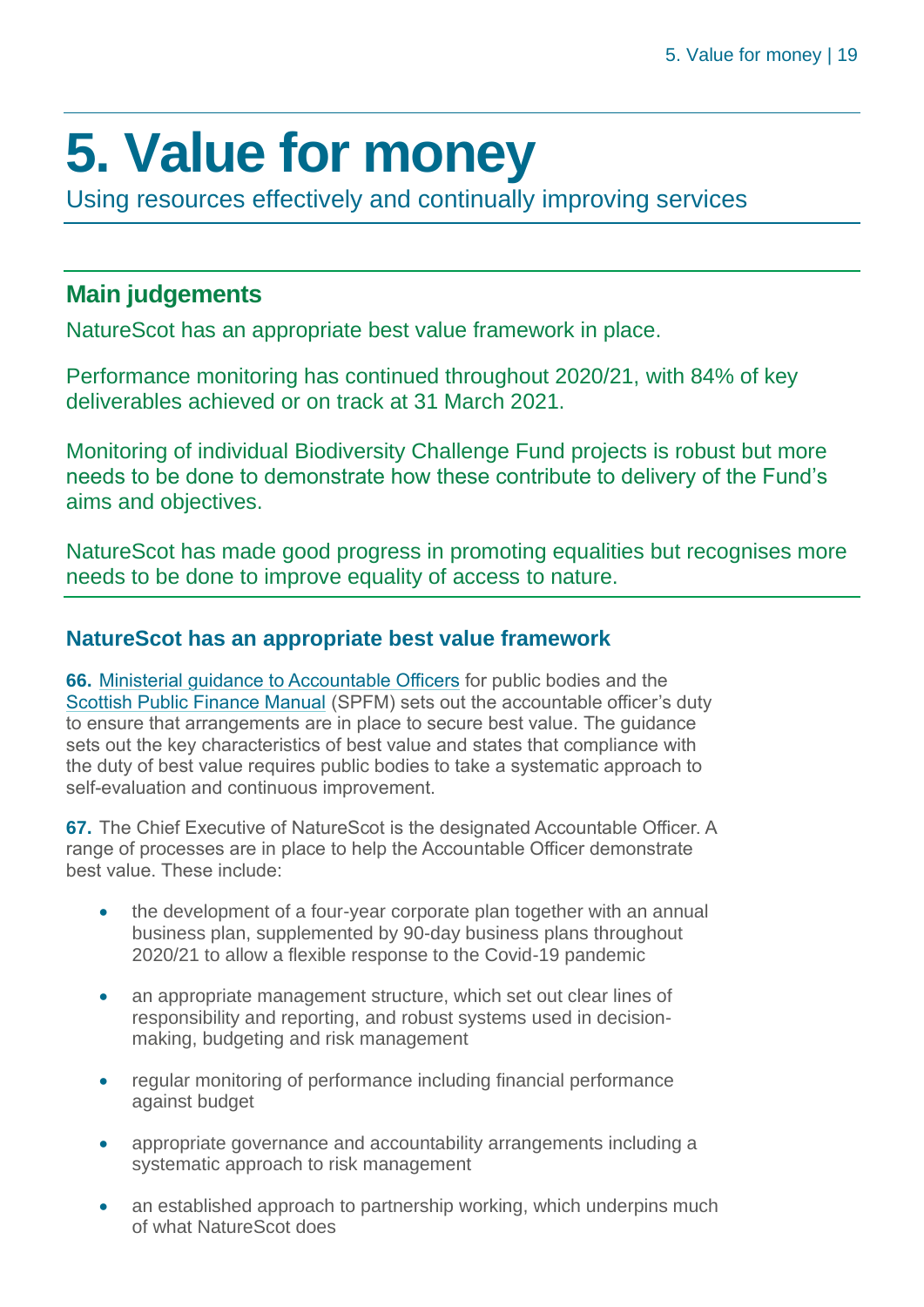- an emphasis on equality and dignity at work, which underpins its values and behaviours in its treatment of staff and how it conducts business
- building sustainability into how it operates through procurement practice, efficient use of offices, its approach to travel and how it uses energy.

**68.** We concluded that NatureScot has an appropriate best value framework in place.

# **84% of key deliverables were achieved or on track by year-end**

**69.** NatureScot continued to monitor key performance indicators throughout 2020/21 with performance against each of the 2020/21 business plan's 43 key deliverables included in quarterly performance reports to the Board. Performance against the Scottish Government's national performance framework indicators that NatureScot leads or contributes to was also included.

**70.** Performance reports use a traffic light system to report progress against each of the activities and key deliverables. The annual report and accounts highlight that, as at 31 March 2021, 36 (84%) key deliverables were achieved or on-track with 7 (16%) experiencing slippage.

**71.** Key areas of slippage include development of investment options to support income generation and diversification at nature reserves; and software developments, infrastructure investment and office portfolio design which were delayed due to Covid-19 and prioritisation of work to enhance cyber resilience. Plans are in place to recover slippage in early 2021/22.

**72.** We concluded that NatureScot has a well-developed performance management framework in place.

### **Monitoring of individual Biodiversity Challenge Fund projects is robust but more needs to be done to demonstrate how these contribute to delivery of the Fund's aims and objectives**

**73.** The Biodiversity Challenge Fund (BCF) is a competitive fund which *'specifically encourages applicants with innovative projects that improve biodiversity, and address the impact of climate change, by increasing the resilience of our most at-risk habitats and species and creating large areas of new or restored habitat'*.

**74.** NatureScot is responsible for administering the Fund including assessing and approving applications. To date there have been three rounds of funding resulting in nearly £7 million being awarded to 49 projects. As part of our wider dimension audit responsibilities, we reviewed NatureScot's arrangements for assessing applications, approving projects, monitoring their delivery, and authorising grant payments. We also considered how NatureScot monitors how these projects have contributed to the aims and objectives of the BCF.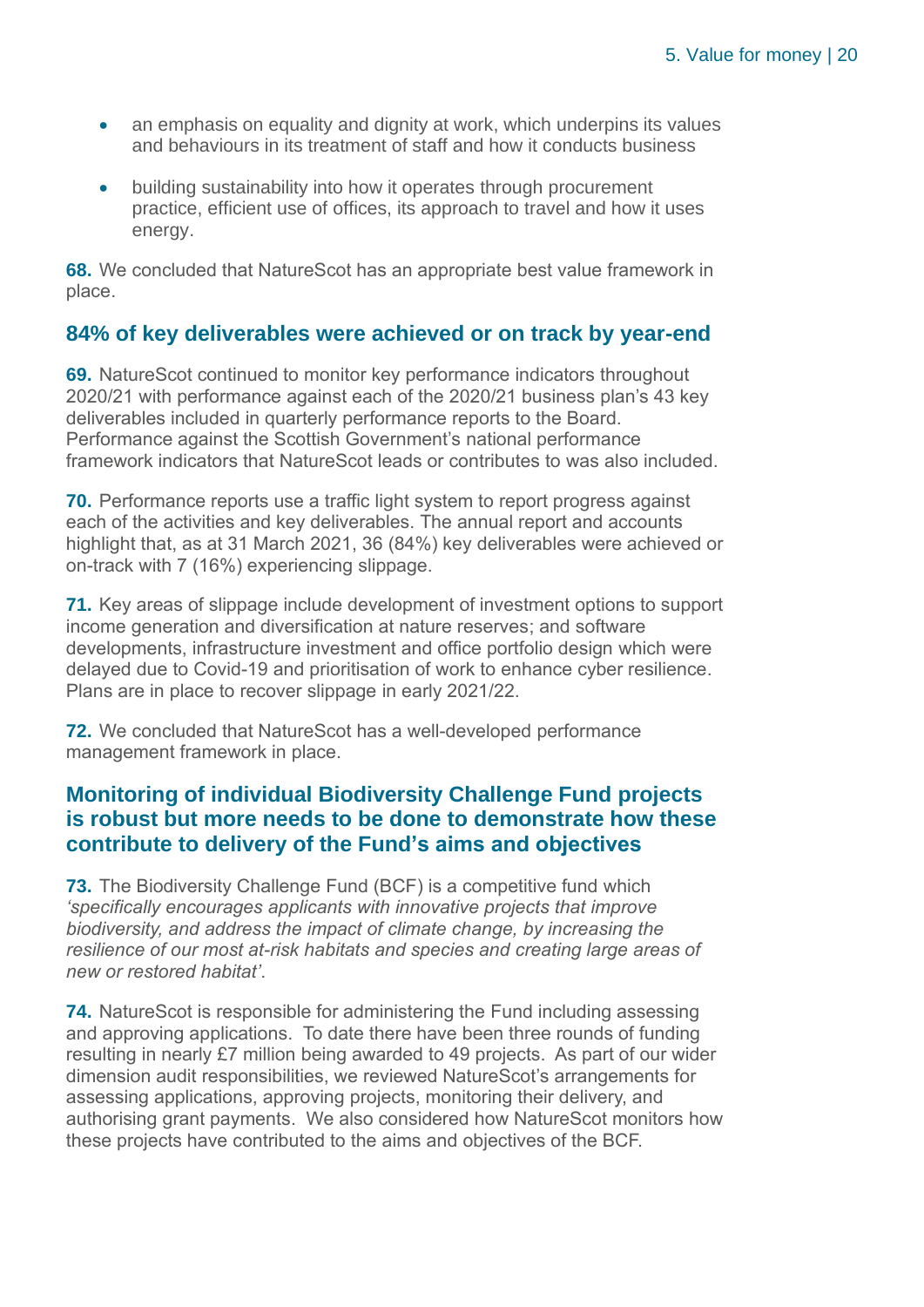**75.** Individual BCF projects are assessed, approved, monitored and grant payments authorised in line with NatureScot's standard procedures. We reviewed the controls in operation over these grant payments and found these to be operating as expected. The same three funding officers have been involved in assessing, approving, monitoring and authorising BCF payments since the Fund was established in 2018 ensuring consistency in how each round is administered.

**76.** Due to the nature of the BCF, which is largely focussed on improving biodiversity through habitat protection, creation and regeneration, the benefits of any individual project will often not be seen until after the project has concluded. NatureScot has recognised this and plans to review the impact of each project in the current funding round at 2, 5 and 7 year intervals. This is in addition to the review which takes place as standard at the end of the 10 year compliance period.

<span id="page-20-0"></span>**77.** To date, NatureScot has not reported on how the individual projects contribute to the achievement of the BCF's aims and objectives except through input to national and international reporting against targets (such as Aichi). NatureScot has recognised this and a review of BCF freshwater projects is being piloted. This review aims to develop a revised reporting structure to help show how these individual projects' activities map to the higher level BCF outcomes and Aichi targets. Once tested, this new reporting structure will be rolled out to the full range of habitats.

**78.** We concluded that monitoring of individual projects is robust and in line with NatureScot's standard grant funding procedures but more needs to be done to demonstrate how individual projects contribute to delivery of the BCF's aims and objectives. NatureScot has recognised this and is actively working to develop performance measures and a consistent approach to demonstrating what has been achieved through the BCF.

# **Recommendation 3**

NatureScot should continue to develop its approach to demonstrating how individual projects contribute to delivery of the Biodiversity Challenge Fund's aims and objectives.

### **NatureScot has made good progress in promoting equalities but recognises more needs to be done to improve equality of access to nature**

**79.** Every public sector body must be able to demonstrate how it fulfils the general equality duty under the Equality Act 2010. We have reviewed how NatureScot demonstrates its compliance with the Act, and how it advances equalities within the organisation and in its business activities.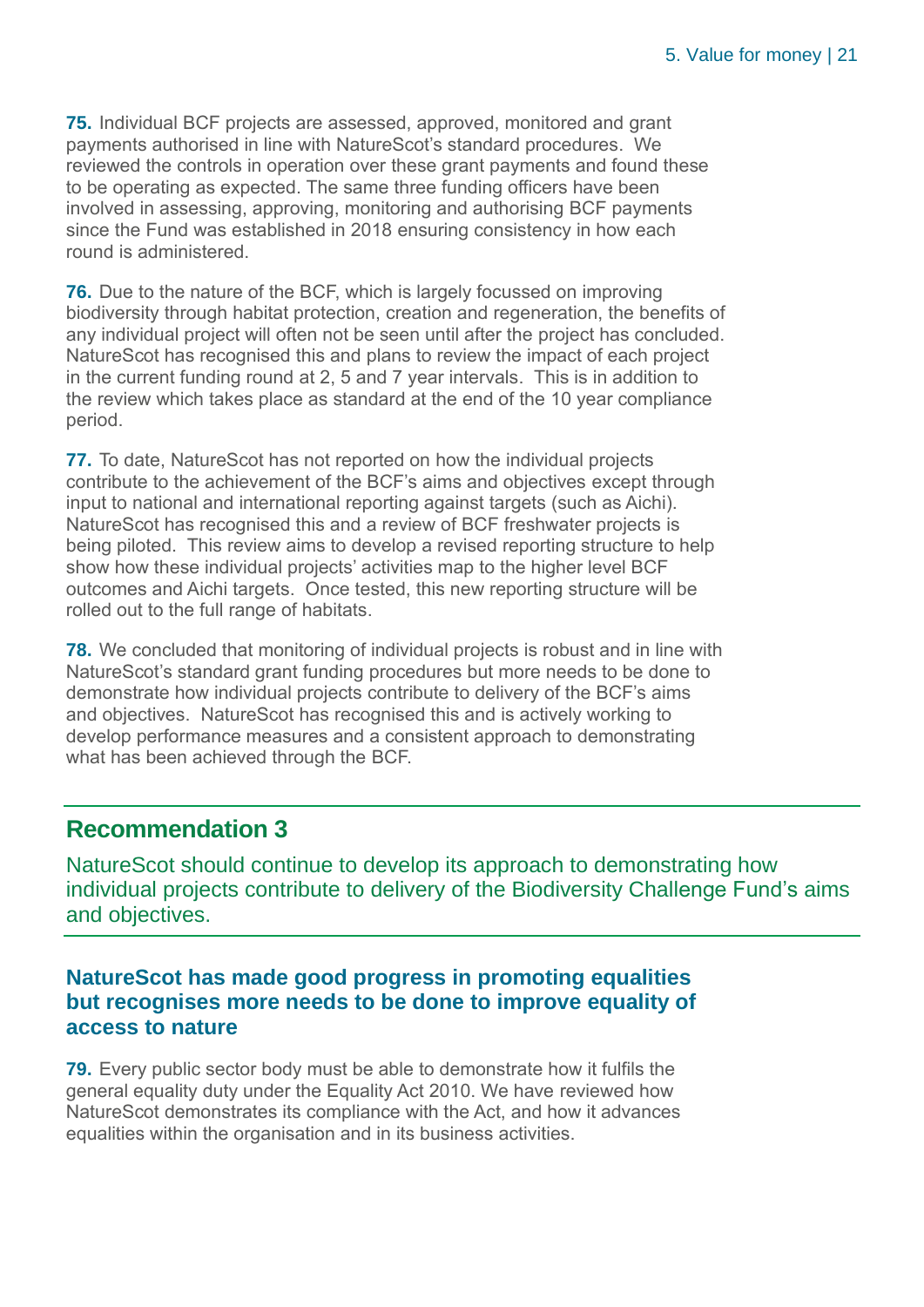**80.** Our high-level review confirmed that NatureScot complies with the specific duties of the Equality Act 2010. NatureScot produces equality outcome reports every two years which focus on equality outcomes. The latest (2021) report reviewed progress against the current outcomes which were last refreshed in 2019. These focus on improving equality of access to nature; encouraging more people from minority ethnic communities and people with disabilities to apply for positions within NatureScot; developing a more age-inclusive culture; and reducing the gender pay gap to 9%.

**81.** Notable achievements include:

- the gender pay gap target has been reduced to 8.5% (exceeding target) from 12.8% in 2013. Gender balance is relatively static at 59% female and 41% male. Gender parity has been achieved at Senior Leadership Team and Board level but there are more women employed in the lower pay grades
- NatureScot's Board first achieved gender parity in 2015, compared to 25% female representation in 2013. The benefits of extending Board diversity beyond that of gender have been recognised. Working with Inclusion Scotland, NatureScot created a shadow Board member opportunity in 2019 to identify how accessible public appointments are for those with disabilities, and is currently exploring ways to establish a more formal role for a young person on the Board
- working extensively with partner organisations to improve access to nature for those from under-represented backgrounds with a particular focus on young people. The Covid-19 pandemic has exacerbated already existing equality issues with regard to the general population, such as with inequality of access to the outdoors for minority ethnic groups
- encouraging employees to consider and embed equalities into procurement activities and when bidding for project resources. Staff have been given unconscious bias training and NatureScot is working on more generic role profiles to remove bias from recruitment processes.

**82.** Equalities reporting and assessment of improvements is hampered by a lack of available data. Disclosure of protected characteristics by employees is largely voluntary, and this limits the extent of analysis which can be undertaken. NatureScot has launched a campaign to encourage disclosure by employees and it is hoped that the new recruitment system can be developed to allow monitoring of diversity information throughout the recruitment cycle.

**83.** We concluded that NatureScot shows a strong commitment to promoting and complying with equality legislation and has achieved a number of significant outcomes in promoting equalities to its staff, grant recipients and stakeholders. It recognises more needs to be done to improve equality of access to nature and plans to engage with more marginalised communities and groups as part of the development of its next corporate plan.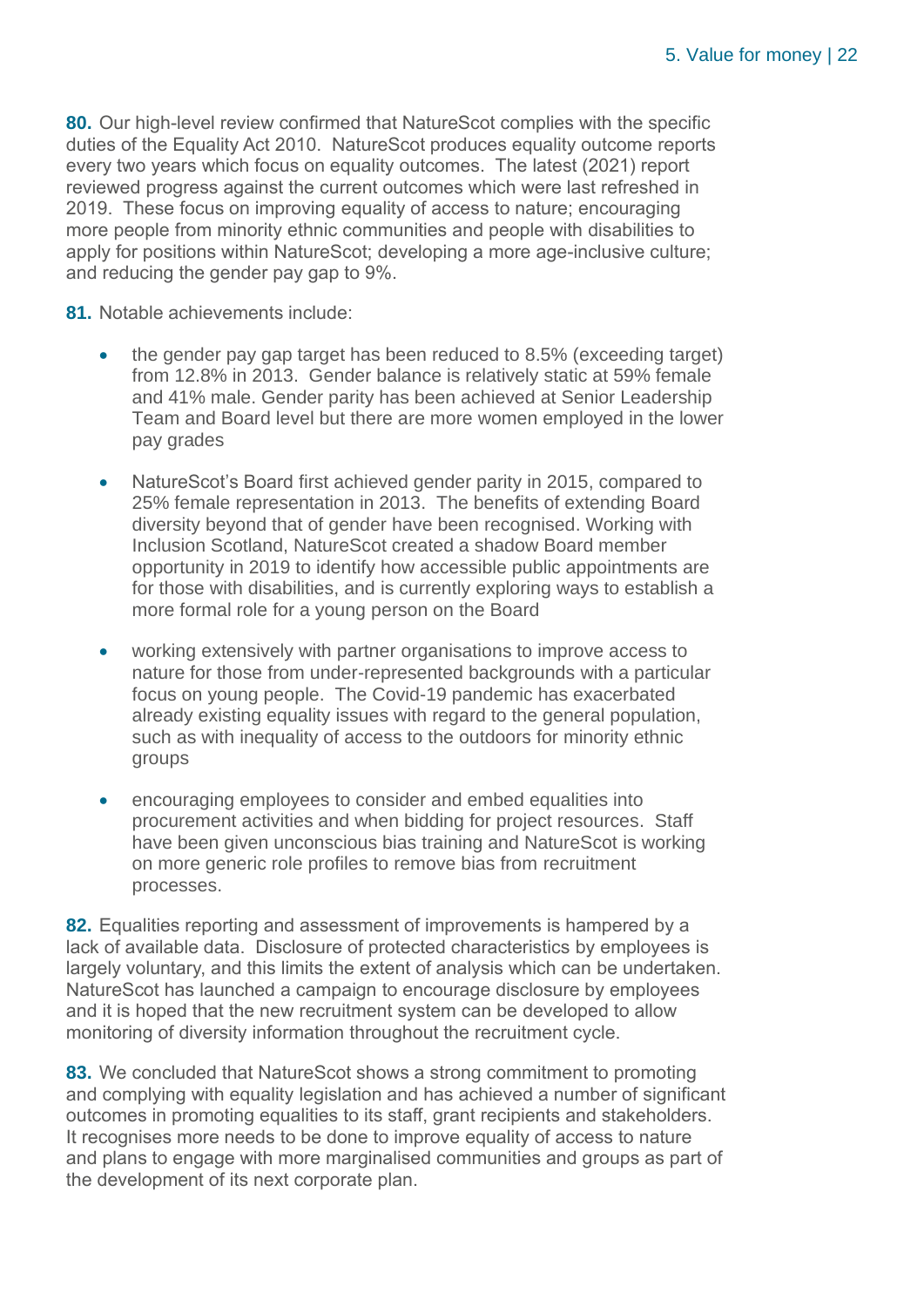# **National performance audit reports**

**84.** Audit Scotland carries out a national performance audit programme on behalf of the Accounts Commission and the Auditor General for Scotland. Although there were no reports published in 2020/21 which were of direct interest to NatureScot, there were others with some wider relevance. These are set out in [Appendix 3](#page-29-0).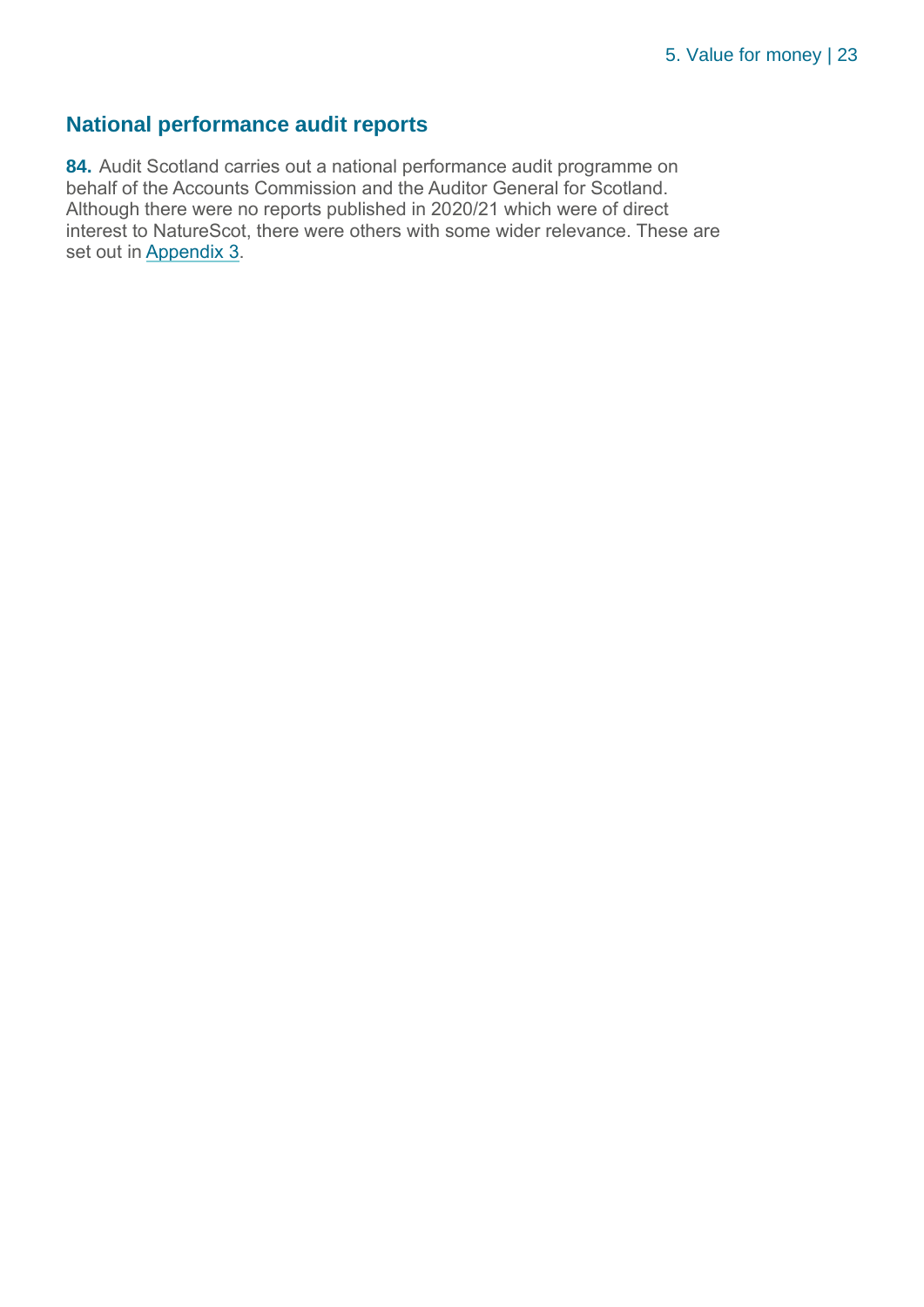# <span id="page-23-0"></span>**Appendix 1. Action plan 2020/21**

# **2020/21 recommendations**

<span id="page-23-1"></span>

| <b>Issue/risk</b>                                                                                                                                                        | <b>Recommendation</b>                                       | <b>Agreed management</b><br>action/timing                     |
|--------------------------------------------------------------------------------------------------------------------------------------------------------------------------|-------------------------------------------------------------|---------------------------------------------------------------|
| 1. Improving the impact of<br>the performance report                                                                                                                     | The length of the<br>performance report should be           | This will be reviewed as part<br>of the 2021/22 annual report |
| The readability and impact of<br>the performance report could                                                                                                            | reviewed in order to improve<br>its readability and impact. | and accounts project.                                         |
| be improved by reducing its                                                                                                                                              | Paragraph 59-60                                             | <b>Responsible officer:</b>                                   |
| length to give greater focus to<br>the key messages.                                                                                                                     |                                                             | Head of Finance, Planning<br>and Performance                  |
| Risk – there is a risk that the<br>length of the performance<br>report detracts from the key<br>messages by presenting too<br>much information for readers<br>to absorb. |                                                             | Agreed date: 31 May 2022                                      |

#### **2. Improving the layout of the governance statement**

The risk assessment section of the governance statement is quite lengthy and hard to read.

Risk – there is a risk that the length of the risk assessment section detracts from the readability and impact of the governance statement.

The layout of the risk assessment section of the governance statement should be reviewed to improve its readability.

[Paragraph 6](#page-16-1)1-63

This will be reviewed as part of the 2021/22 annual report and accounts project.

#### **Responsible officer:**

Head of Finance, Planning and Performance

**Agreed date:** 31 May 2022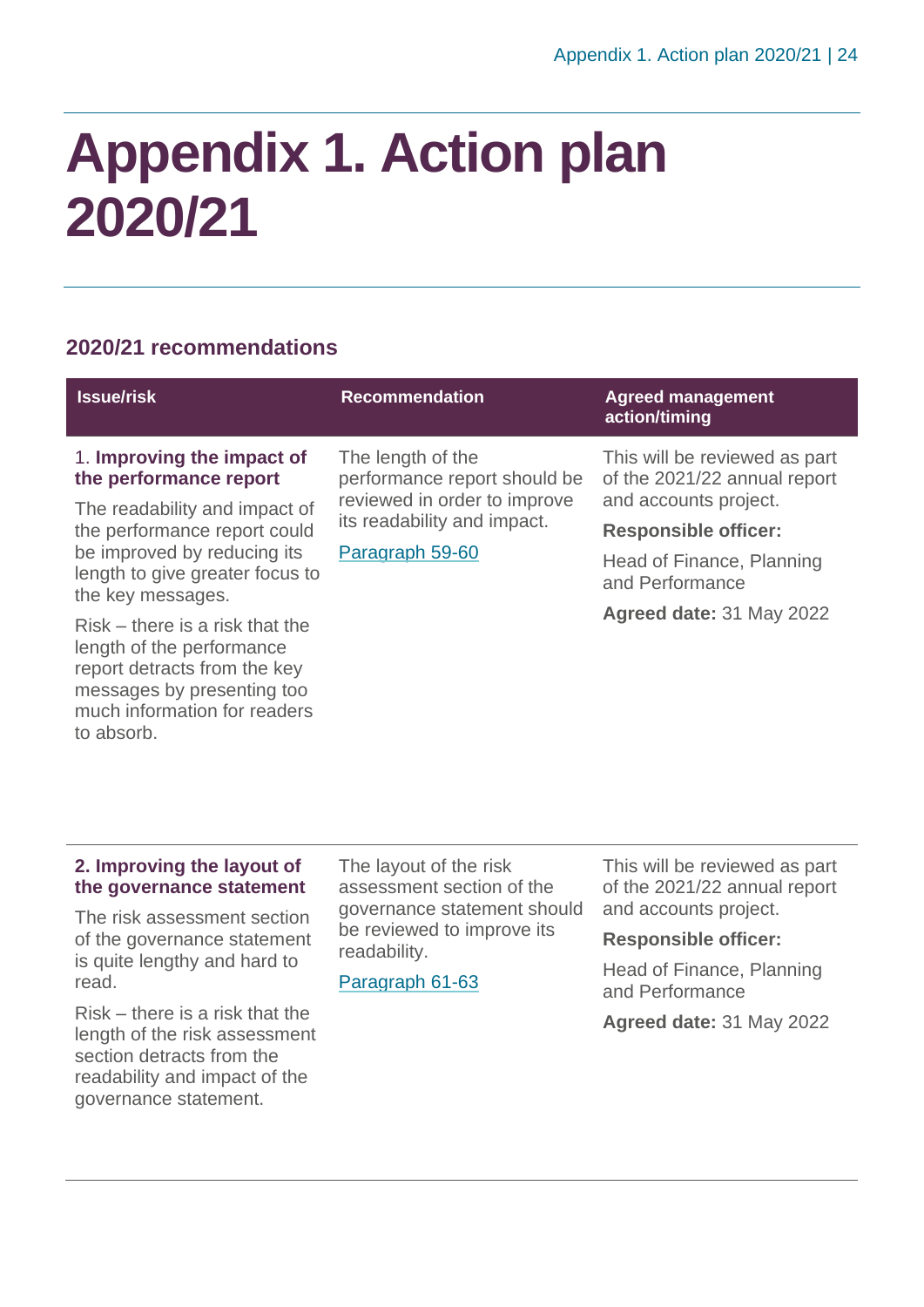| <b>Issue/risk</b>                                                                                                                                         | <b>Recommendation</b>                                                                                                                                                                                           | <b>Agreed management</b><br>action/timing                                                                                 |
|-----------------------------------------------------------------------------------------------------------------------------------------------------------|-----------------------------------------------------------------------------------------------------------------------------------------------------------------------------------------------------------------|---------------------------------------------------------------------------------------------------------------------------|
| 3. Improved monitoring of<br><b>Biodiversity Challenge</b><br><b>Fund impact</b>                                                                          | NatureScot should continue<br>to develop its approach to<br>demonstrating how individual<br>projects contribute to delivery<br>of the Biodiversity Challenge<br>Fund's aims and objectives.<br>Paragraphs 73-78 | As noted in paragraph 77, a<br>pilot project is underway to<br>develop a reporting structure                              |
| More needs to be done to<br>demonstrate how individual<br>projects contribute to delivery<br>of the Biodiversity Challenge<br>Fund's aims and objectives. |                                                                                                                                                                                                                 | to help show how freshwater<br>projects' activities link to<br>delivery of the Biodiversity<br>Challenge Fund's outcomes. |
|                                                                                                                                                           |                                                                                                                                                                                                                 | <b>Responsible officer:</b>                                                                                               |
| $Risk$ – there is a risk that                                                                                                                             |                                                                                                                                                                                                                 | <b>Funding Manager</b>                                                                                                    |
| NatureScot is unable to<br>demonstrate that individual<br><b>Biodiversity Challenge Fund</b><br>projects have helped deliver                              |                                                                                                                                                                                                                 | Agreed date: 31 December<br>2021                                                                                          |

# **Follow-up of prior year recommendations**

its aims and objectives.

| <b>Issue/risk</b>                                                                                                                                                                                                                                                                                                                                 | <b>Recommendation</b>                                                                                                                                                                                                                               | <b>Progress made in</b><br><b>implementing</b><br>recommendation                                                                                                                                                                                                           |
|---------------------------------------------------------------------------------------------------------------------------------------------------------------------------------------------------------------------------------------------------------------------------------------------------------------------------------------------------|-----------------------------------------------------------------------------------------------------------------------------------------------------------------------------------------------------------------------------------------------------|----------------------------------------------------------------------------------------------------------------------------------------------------------------------------------------------------------------------------------------------------------------------------|
| 4. Key finance post remains<br>vacant<br>The Head of Finance,<br><b>Planning and Performance</b><br>post has been vacant since<br>the beginning of June.<br>Risk – there is a risk that<br>NatureScot does not have<br>sufficient financial capacity to<br>support the organisation as it<br>plans for its longer-term<br>recovery from Covid-19. | NatureScot should progress<br>recruitment to this key post in<br>order to ensure there is<br>sufficient senior finance staff<br>capacity to support the<br>organisation as it plans for its<br>longer-term recovery from the<br>impact of Covid-19. | <b>Complete</b><br>A new Head of Finance,<br><b>Planning and Performance</b><br>has been in post since 16<br>November 2020.                                                                                                                                                |
| 5. Internal control<br>arrangements<br>The scale and pace of<br>change as a result of Covid-<br>19 poses a risk to<br>NatureScot's governance<br>arrangements.<br>$Risk$ – there is a risk that key<br>financial controls do not<br>operate as intended due to<br>new ways of working.                                                            | NatureScot should ensure<br>that internal controls remain<br>effective during this period of<br>uncertainty and new ways of<br>working.                                                                                                             | <b>Complete</b><br>A review of risks to<br>organisational resilience has<br>been completed by the Head<br>of Internal Audit, in response<br>to Covid-19. This included a<br>Fraud Risk Assessment, and<br>action to review budget and<br>financial management<br>controls. |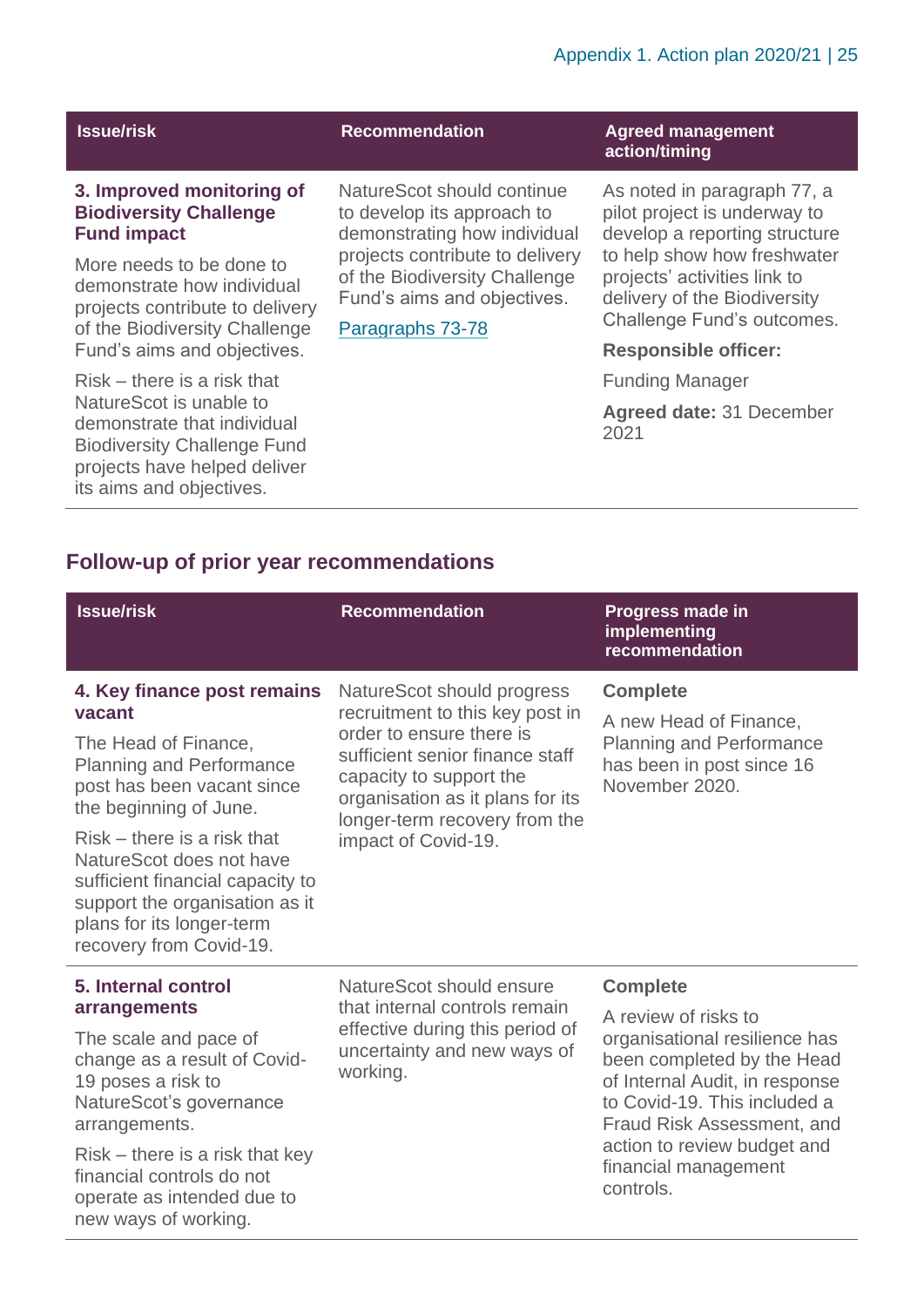| <b>Issue/risk</b>                                                                                                                                                                        | <b>Recommendation</b>                                                                                                                                                                                                                                                                                                     | Progress made in<br>implementing<br>recommendation                                                                                                                                  |
|------------------------------------------------------------------------------------------------------------------------------------------------------------------------------------------|---------------------------------------------------------------------------------------------------------------------------------------------------------------------------------------------------------------------------------------------------------------------------------------------------------------------------|-------------------------------------------------------------------------------------------------------------------------------------------------------------------------------------|
| 6. Annual report narrative                                                                                                                                                               | NatureScot should review the<br>content and presentation of<br>its performance report<br>against Annex 5 of the FReM<br>and Audit Scotland's good                                                                                                                                                                         | <b>Complete</b>                                                                                                                                                                     |
| The annual report narrative<br>could be improved to ensure<br>it is balanced and<br>transparent.                                                                                         |                                                                                                                                                                                                                                                                                                                           | practice guide.                                                                                                                                                                     |
| $Risk$ – there is a risk that<br>NatureScot fails to                                                                                                                                     |                                                                                                                                                                                                                                                                                                                           | better balance and improved<br>linkages between sections.                                                                                                                           |
| communicate effectively with<br>its stakeholders.                                                                                                                                        |                                                                                                                                                                                                                                                                                                                           | It could be further improved<br>by reducing its length<br>(Recommendation 1).                                                                                                       |
| 7. Financial sustainability                                                                                                                                                              | NatureScot should develop<br>medium to longer-term<br>financial plans in order to<br>identify and address risks to<br>its financial sustainability and<br>long-term vision for<br>Scotland's nature and<br>landscapes. These plans<br>should link closely to the<br>outcomes set out in its 2018-<br>2022 Corporate Plan. | <b>Complete</b>                                                                                                                                                                     |
| NatureScot's financial plans<br>only cover a one-year period.<br>Last year we reported that<br>the publication of the Scottish<br>Government's five-year<br>financial strategy, together |                                                                                                                                                                                                                                                                                                                           | A medium-term financial plan,<br>including scenario planning<br>and sensitivity analysis, has<br>been developed and was<br>approved by the Audit and<br>Risk Committee in May 2021. |
| with NatureScot's new 2018-<br>2022 Corporate Plan,<br>provided an opportunity to<br>further develop medium and                                                                          |                                                                                                                                                                                                                                                                                                                           | In line with good practice, the<br>plan will be reviewed and<br>updated alongside the<br>development of the new                                                                     |

Limited progress was made on this during 2018/19 with the 2019/20 budget covering a one-year period. Scenario planning was used as part of the 2019/20 budget setting process, but this only covered one year.

longer-term financial

planning.

Risk – NatureScot is unable to deliver on its long-term vision for Scotland's nature and landscapes.

development of the new corporate plan next year, and each year thereafter.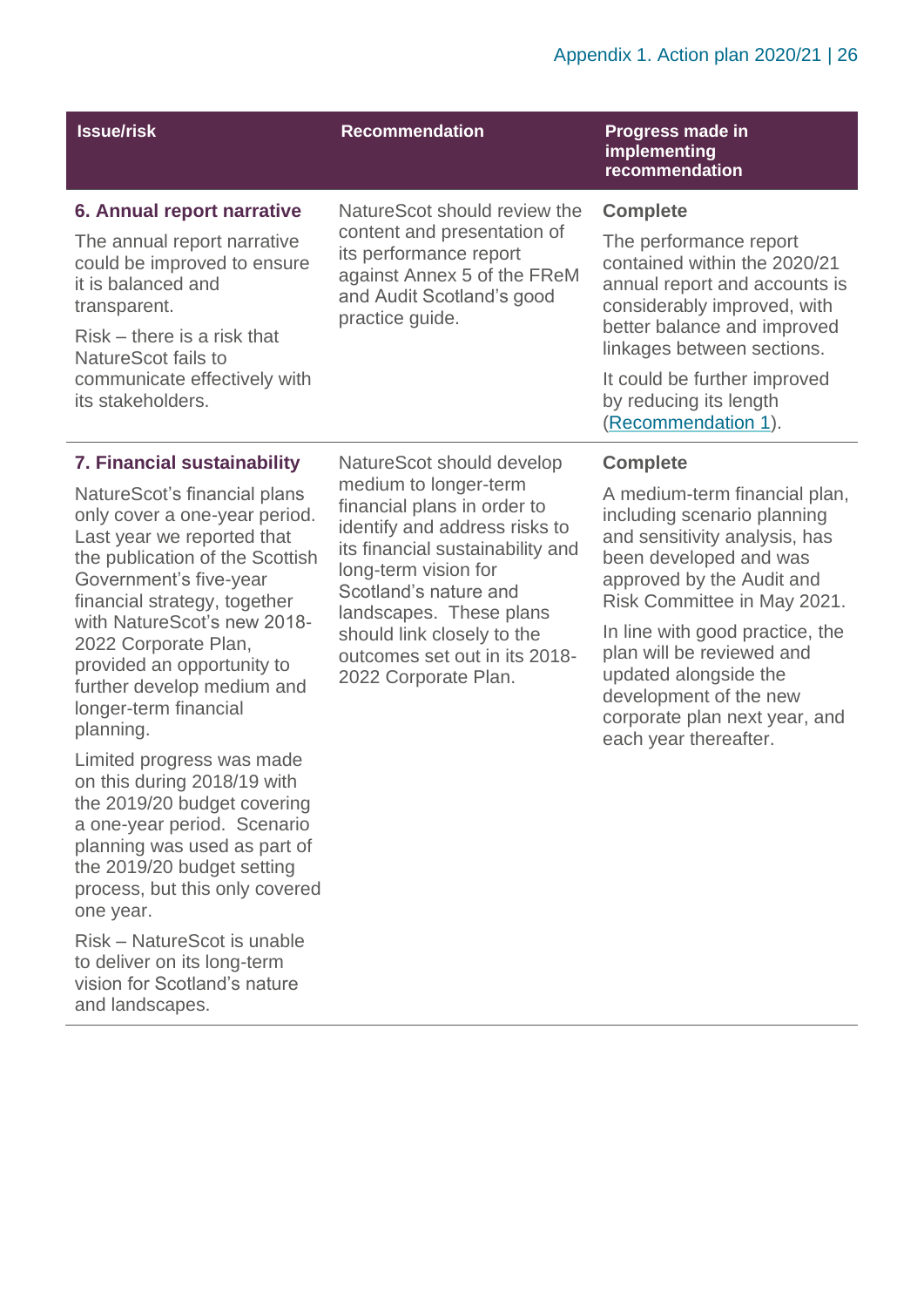# <span id="page-26-0"></span>**Appendix 2. Significant audit risks**

The table below sets out the audit risks we identified during our planning for the audit and how we addressed each risk in arriving at our conclusion. The risks are categorised between those where there is a risk of material misstatement in the financial statements and those relating to our wider responsibility under the [Code of Audit Practice 2016.](http://www.audit-scotland.gov.uk/report/code-of-audit-practice-2016)

# **Risks of material misstatement in the financial statements**

| <b>Audit risk</b>                                                                                                                                                                                                                                                                                                                                                                                                             | <b>Assurance procedure</b>                                                                                                                                                                                                                                                       | <b>Results and conclusions</b>                                                                                                                                                                                                                  |
|-------------------------------------------------------------------------------------------------------------------------------------------------------------------------------------------------------------------------------------------------------------------------------------------------------------------------------------------------------------------------------------------------------------------------------|----------------------------------------------------------------------------------------------------------------------------------------------------------------------------------------------------------------------------------------------------------------------------------|-------------------------------------------------------------------------------------------------------------------------------------------------------------------------------------------------------------------------------------------------|
| 1. Risk of material<br>misstatement due to fraud<br>caused by the management<br>override of controls<br><b>International Auditing</b><br>Standards require that audits<br>are planned to consider the<br>risk of material misstatement<br>in the financial statements<br>caused by fraud, which is<br>presumed to be a significant<br>risk in any audit. This<br>includes the risk of fraud due<br>to the management override | Detailed testing of journal<br>entries and other period end<br>adjustments.<br>Review of accounting<br>estimates for bias.<br>Focused testing of accruals<br>and prepayments.<br>Evaluation of significant<br>transactions that are outside<br>the normal course of<br>business. | <b>Results:</b><br>Our audit work did not identify<br>any issues which would<br>indicate management<br>override of controls in order<br>to manipulate the year-end<br>position reflected in the<br>accounts.<br><b>Conclusion: Satisfactory</b> |
| of controls.<br>2. Risk of material                                                                                                                                                                                                                                                                                                                                                                                           | Walkthrough of controls over                                                                                                                                                                                                                                                     | <b>Results:</b>                                                                                                                                                                                                                                 |
| misstatement caused by<br>fraud in expenditure                                                                                                                                                                                                                                                                                                                                                                                | payables including grant<br>payments.                                                                                                                                                                                                                                            | During the audit we<br>reconsidered this risk and                                                                                                                                                                                               |
| As most public-sector bodies<br>are net expenditure bodies,<br>the risk of fraud is more likely<br>to occur in expenditure.                                                                                                                                                                                                                                                                                                   | Focussed testing of<br>authorisation of grant<br>payments.                                                                                                                                                                                                                       | concluded that it applied only<br>to Peatland Action grants. As<br>a result, our testing focused<br>on these grants.                                                                                                                            |
| NatureScot makes significant<br>grant payments to third<br>parties. Due to the nature of                                                                                                                                                                                                                                                                                                                                      | Substantive testing of<br>expenditure payments<br>relating to grants.                                                                                                                                                                                                            | We did not identify any issues<br>from our:                                                                                                                                                                                                     |
| these expenditure streams<br>there is a risk of fraud over<br>expenditure which may result<br>in a material misstatement in<br>the financial statements.<br>There is also a risk that                                                                                                                                                                                                                                         |                                                                                                                                                                                                                                                                                  | • walkthrough of controls<br>over payables including<br>grant payments                                                                                                                                                                          |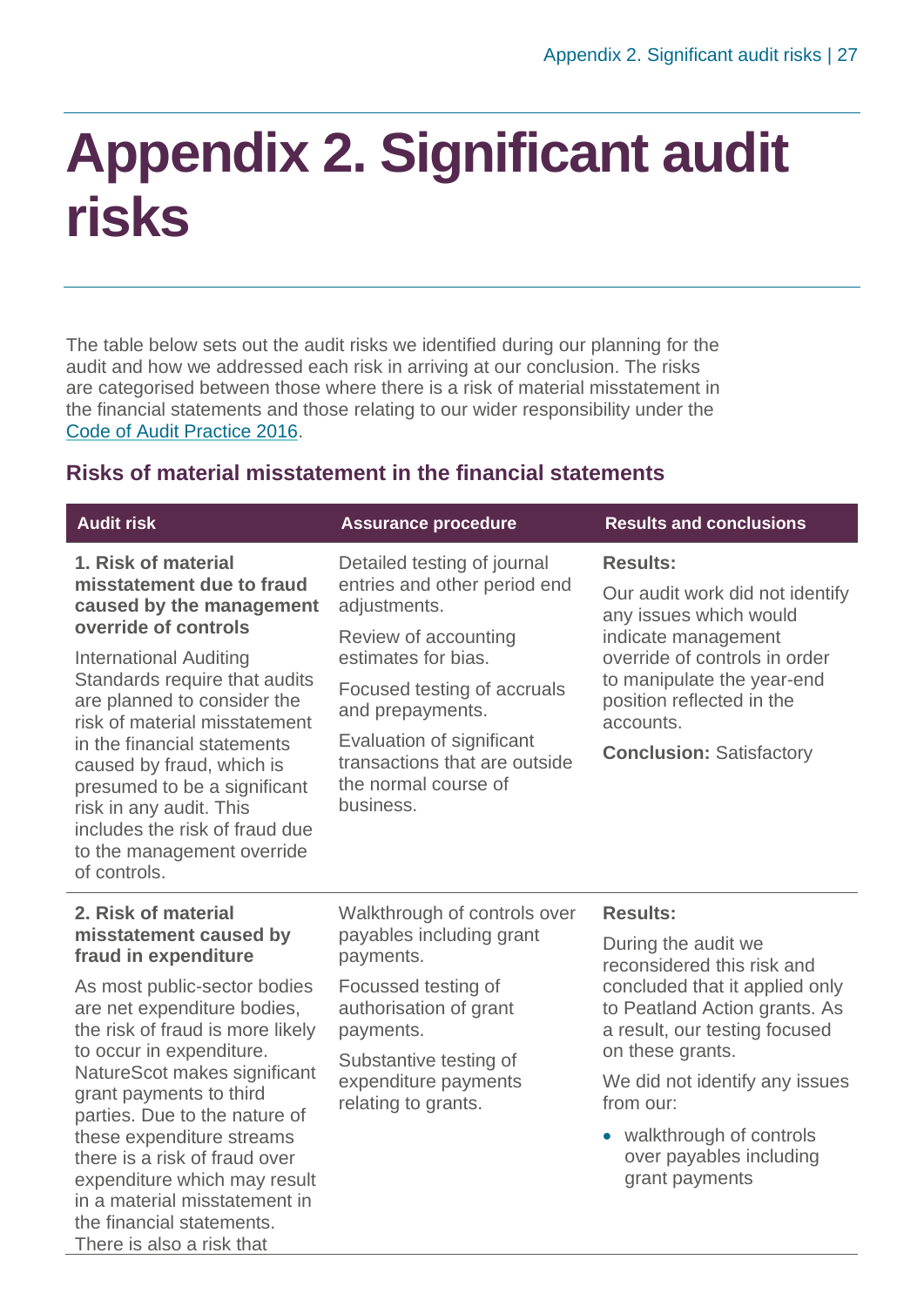| <b>Audit risk</b>                                                                                                                                                                                                                                                    | <b>Assurance procedure</b>                                                                                                                                                                  | <b>Results and conclusions</b>                                                                                                                                                                                                                |
|----------------------------------------------------------------------------------------------------------------------------------------------------------------------------------------------------------------------------------------------------------------------|---------------------------------------------------------------------------------------------------------------------------------------------------------------------------------------------|-----------------------------------------------------------------------------------------------------------------------------------------------------------------------------------------------------------------------------------------------|
| internal controls designed to<br>mitigate this risk were not<br>operating as intended during<br>2020/21 due to Covid-19                                                                                                                                              |                                                                                                                                                                                             | • testing of authorisation of<br><b>Peatland Action grant</b><br>payments                                                                                                                                                                     |
| suppression measures<br>including lockdowns and<br>remote working.                                                                                                                                                                                                   |                                                                                                                                                                                             | • substantive testing of<br><b>Peatland Action grant</b><br>payments                                                                                                                                                                          |
|                                                                                                                                                                                                                                                                      |                                                                                                                                                                                             | <b>Conclusion: Satisfactory</b>                                                                                                                                                                                                               |
| 3. Estimations and<br>judgements                                                                                                                                                                                                                                     | Assessment of the scope,<br>independence and                                                                                                                                                | <b>Results:</b>                                                                                                                                                                                                                               |
| There is a significant degree<br>of subjectivity in the<br>measurement and valuation                                                                                                                                                                                 | competence of the<br>professionals engaged to<br>provide valuations.                                                                                                                        | Our audit work did not identify<br>any issues with the scope,<br>independence or competence<br>of the expert valuers.                                                                                                                         |
| of the material account areas<br>of non-current assets and<br>accruals. This subjectivity<br>represents an increased risk<br>of material misstatement in<br>the financial statements<br>which is heightened by the<br>impact of the Covid-19<br>pandemic on property | Review of the judgements<br>and assumptions made when<br>valuing non-current assets.<br>Substantive testing of<br>2020/21 transactions with<br>particular focus on accuracy<br>and cut-off. | No issues were identified<br>from our review of the year-<br>end property valuations. One<br>valuer included a 'materiality<br>uncertainty' clause for one<br>asset valuation but this was<br>not material to our opinion on<br>the accounts. |
| markets and the ability of<br>officers to physically verify<br>work in progress at year-end.                                                                                                                                                                         |                                                                                                                                                                                             | In response to the Covid-19<br>pandemic we focused our<br>substantive testing of<br>accruals on areas which were<br>most likely to be impacted<br>(e.g. Peatland Action claims).<br>No issues were identified.                                |
|                                                                                                                                                                                                                                                                      |                                                                                                                                                                                             | <b>Conclusion: Satisfactory</b>                                                                                                                                                                                                               |
| 4. Changes to FReM                                                                                                                                                                                                                                                   | Review of the performance                                                                                                                                                                   | <b>Results:</b>                                                                                                                                                                                                                               |
| requirements for narrative<br>reporting<br>Last year we noted that there                                                                                                                                                                                             | and accountability reports<br>against requirements set out<br>in the 2020/21 FReM.                                                                                                          | Our audit work identified two<br>instances of non-compliance<br>with recommended practice:                                                                                                                                                    |
| was scope to improve the<br>performance report. This<br>year's FReM includes a new                                                                                                                                                                                   | Review of completed<br>disclosure checklist and<br>investigation of any areas of<br>non-compliance.                                                                                         | the performance report<br>lacked an appropriate<br>forward-looking section                                                                                                                                                                    |
| chapter (Chapter 3) on<br>lessons learned from the<br><b>Government Financial</b><br><b>Reporting Review, examples</b><br>of good practice and                                                                                                                       |                                                                                                                                                                                             | the parliamentary<br>accountability report did<br>not include a disclosure on<br>fees and charges.                                                                                                                                            |
| guidance on improving<br>narrative reporting. Chapters<br>5 (performance report) and 6<br>(accountability report) have<br>also been revised. There is a<br>risk that the 2020/21 annual                                                                              |                                                                                                                                                                                             | Management agreed to<br>amend the disclosures in the<br>audited annual report and<br>accounts.                                                                                                                                                |

report and accounts do not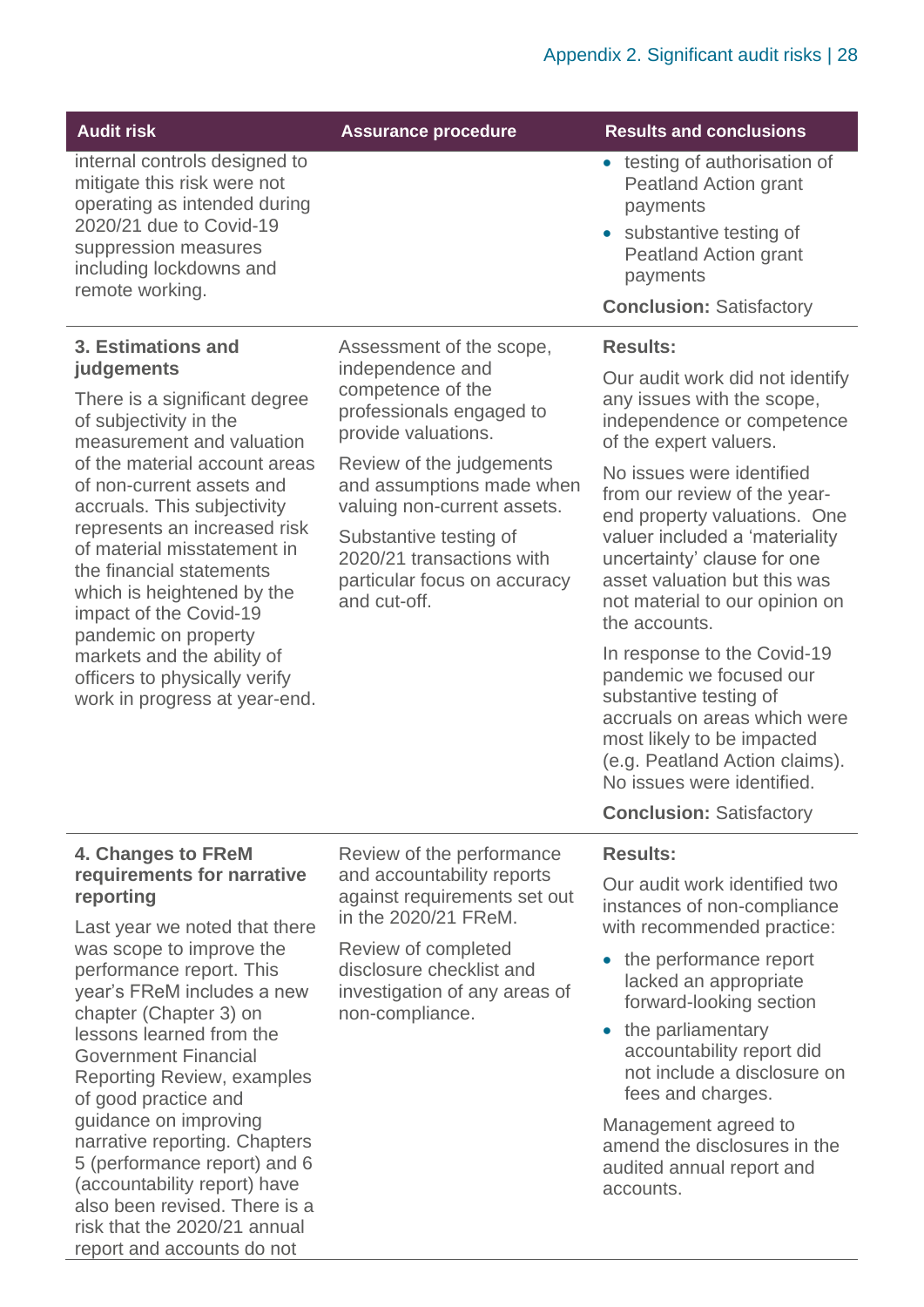requirements.

reflect the revised FReM

**Audit risk Assurance procedure Results and conclusions**

Our review of the completed disclosure checklist did not identify any issues.

**Conclusion:** Satisfactory

# **Risks identified from the auditor's wider responsibility under the Code of Audit Practice**

| <b>Audit risk</b>                                                                                                                                                                                                                                                                                                                                                                                                                | <b>Assurance procedure</b>                                                          | <b>Results and conclusions</b>                                                                                                                                                                                                                                                                                                           |
|----------------------------------------------------------------------------------------------------------------------------------------------------------------------------------------------------------------------------------------------------------------------------------------------------------------------------------------------------------------------------------------------------------------------------------|-------------------------------------------------------------------------------------|------------------------------------------------------------------------------------------------------------------------------------------------------------------------------------------------------------------------------------------------------------------------------------------------------------------------------------------|
| 5. Financial sustainability<br>To date, NatureScot's<br>financial plans have only<br>covered a one-year period.<br>Management have<br>acknowledged the need to<br>develop medium to longer<br>term financial plans to ensure<br>future financial sustainability.<br>Without this, there is a risk<br>that the NatureScot will not<br>be able to deliver the<br>strategic outcomes set out in<br>the 2018-2022 Corporate<br>Plan. | Review of 2020/21 outturn                                                           | <b>Results:</b>                                                                                                                                                                                                                                                                                                                          |
|                                                                                                                                                                                                                                                                                                                                                                                                                                  | against budget.<br>Review of 2021/22 budget<br>setting process.                     | NatureScot operated within<br>its resource allocation in<br>2020/21.                                                                                                                                                                                                                                                                     |
|                                                                                                                                                                                                                                                                                                                                                                                                                                  | Review of medium- and long-<br>term financial plans including<br>scenario planning. | The 2021/22 budget<br>incorporates a number of<br>budgetary pressures<br>including an increase in the<br>amount allocated for paybill<br>costs resulting in a reduction<br>of 11% (2019/20: 11%<br>reduction) in the funding<br>available for non-ringfenced<br>projects to support delivery of<br>NatureScot's strategic<br>priorities. |
|                                                                                                                                                                                                                                                                                                                                                                                                                                  |                                                                                     | Paragraph 46-49                                                                                                                                                                                                                                                                                                                          |
|                                                                                                                                                                                                                                                                                                                                                                                                                                  |                                                                                     | A medium-term financial plan,<br>including scenario planning,<br>has been developed which<br>makes recommendations to<br>improve NatureScot's<br>financial sustainability over<br>the next five years.                                                                                                                                   |
|                                                                                                                                                                                                                                                                                                                                                                                                                                  |                                                                                     | Paragraph 50-55                                                                                                                                                                                                                                                                                                                          |
|                                                                                                                                                                                                                                                                                                                                                                                                                                  |                                                                                     | <b>Conclusion: Satisfactory</b>                                                                                                                                                                                                                                                                                                          |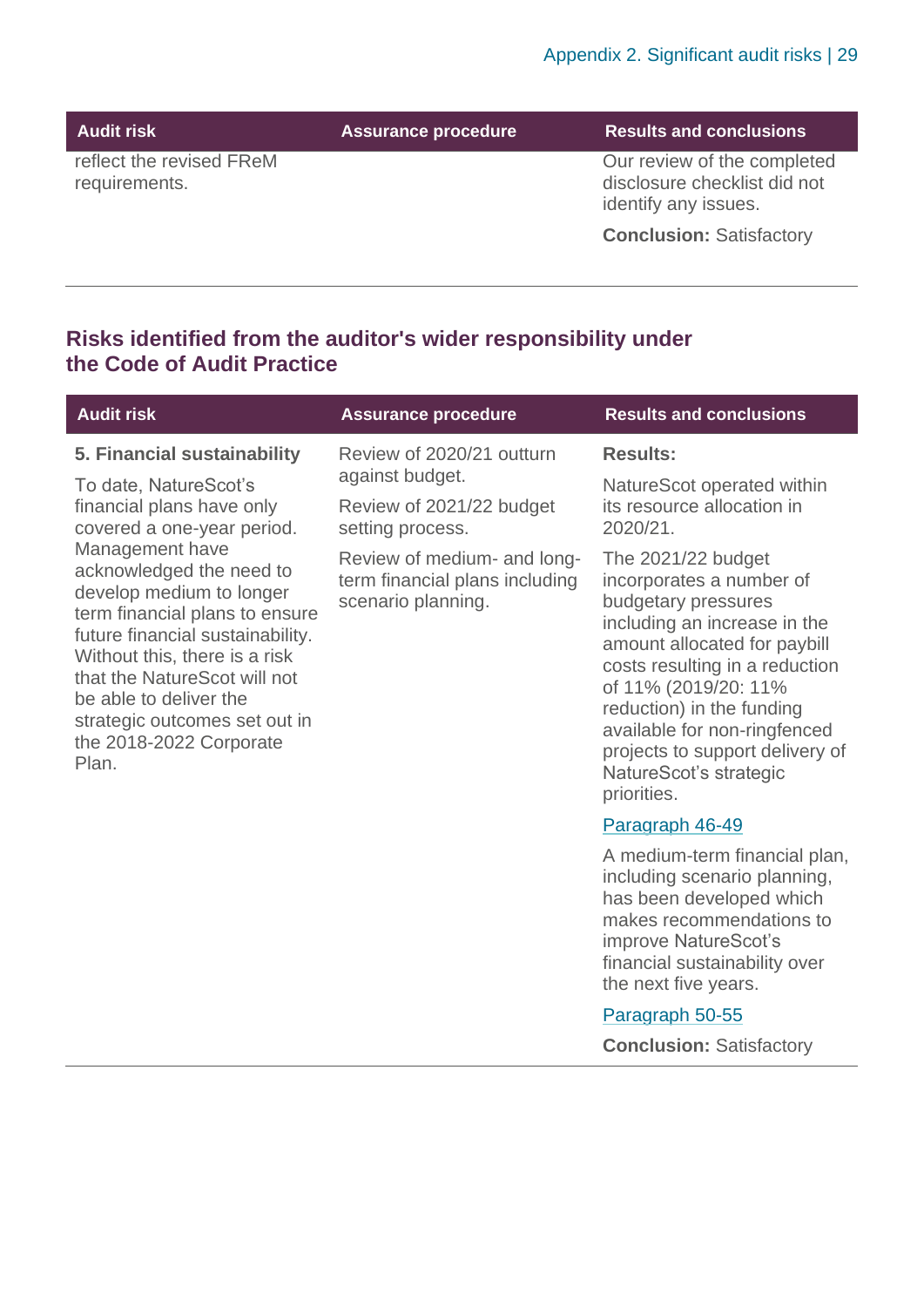# <span id="page-29-0"></span>**Appendix 3. Summary of 2020/21 national performance reports**

April [Affordable housing](https://www.audit-scotland.gov.uk/report/affordable-housing)

June [Highlands and Islands Enterprise: Management of Cairngorm mountain and](https://www.audit-scotland.gov.uk/report/highlands-and-islands-enterprise-management-of-cairngorm-mountain-and-funicular-railway)  [funicular railway](https://www.audit-scotland.gov.uk/report/highlands-and-islands-enterprise-management-of-cairngorm-mountain-and-funicular-railway)

[Local government in Scotland Overview 2020](https://www.audit-scotland.gov.uk/report/local-government-in-scotland-overview-2020)

**July** [The National Fraud Initiative in Scotland 2018/19](https://www.audit-scotland.gov.uk/report/the-national-fraud-initiative-in-scotland-201819)

**January** [Digital progress in local government](https://www.audit-scotland.gov.uk/report/digital-progress-in-local-government) [Local government in Scotland: Financial overview 2019/20](https://www.audit-scotland.gov.uk/report/local-government-in-scotland-financial-overview-201920)

February [NHS in Scotland 2020](https://www.audit-scotland.gov.uk/report/nhs-in-scotland-2020)

March [Improving outcomes for young people through school education](https://www.audit-scotland.gov.uk/report/improving-outcomes-for-young-people-through-school-education)